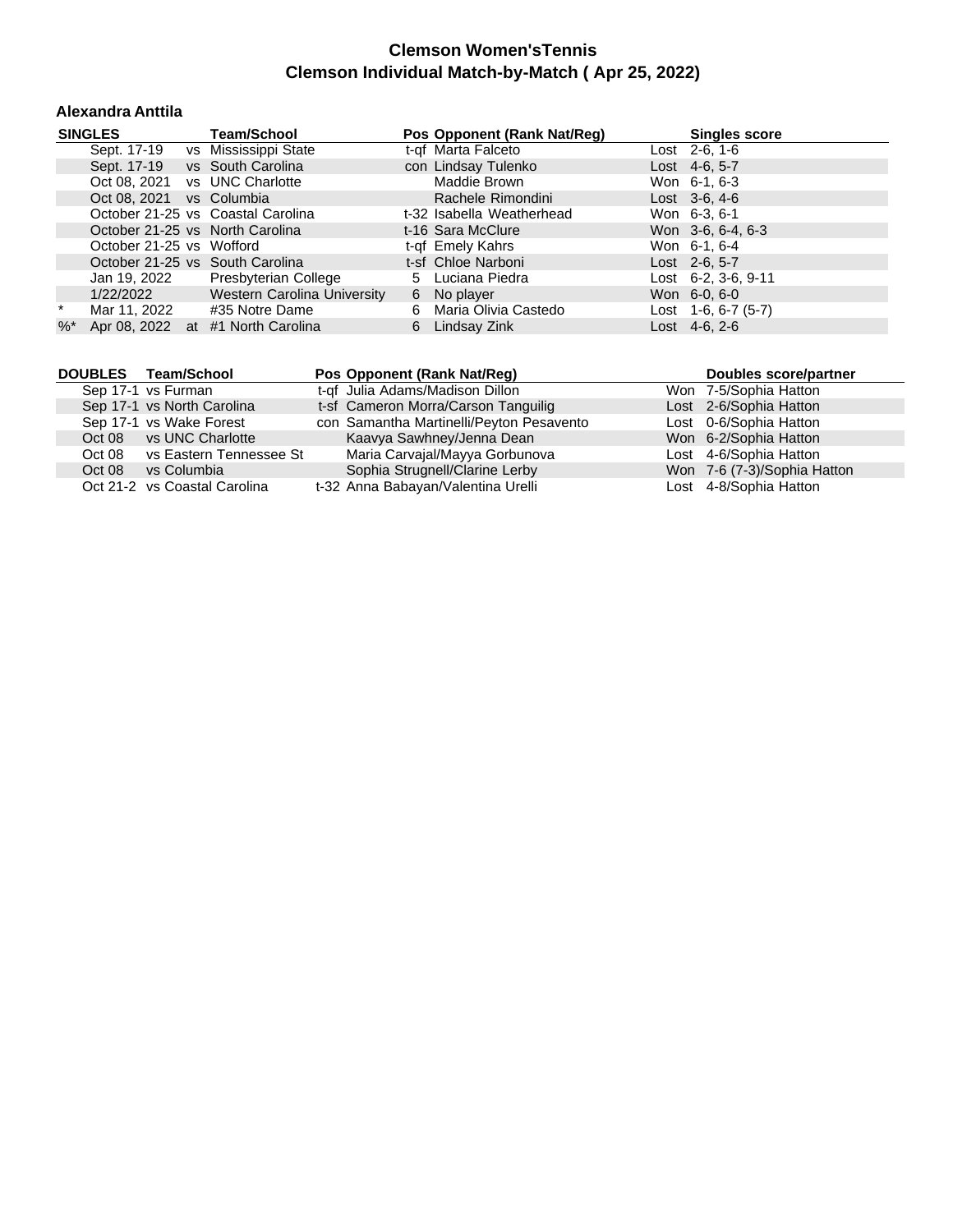# **Samantha Buyckx**

|          | <b>SINGLES</b>               |  | <b>Team/School</b>                      |                 | Pos Opponent (Rank Nat/Reg) |                     | <b>Singles score</b>           |
|----------|------------------------------|--|-----------------------------------------|-----------------|-----------------------------|---------------------|--------------------------------|
|          | Sept. 17-19                  |  | vs Vanderbilt                           |                 | t-qf Amy Stevens            |                     | Won 6-2, 6-4                   |
|          | Sept. 17-19                  |  | vs Furman                               |                 | t-sf Jess Dawson            |                     | Lost 7-5, 4-6, 1-6             |
|          | Sept. 17-19                  |  | vs Ohio State                           |                 | con Maddi Atway             |                     | Lost 7-5, 4-6, 5-7             |
|          | Oct 08, 2021                 |  | vs UNC Charlotte                        |                 | Lucie Petruzelova           |                     | Won 6-4, 6-7 (5-7), 1-0 (11-9) |
|          | Oct 08, 2021                 |  | vs Columbia                             |                 | Winta Woldeab               |                     | Won 6-2, 6-1                   |
|          |                              |  | Oct 08, 2021 vs Eastern Tennessee State |                 | Daniela Rivera              |                     | Won 7-5, 6-2                   |
|          |                              |  | October 21-25 vs South Carolina         |                 | t-64 Rachida Berjane        |                     | Won 6-0, 6-1                   |
|          |                              |  | October 21-25 vs Coastal Carolina       |                 | t-32 Mathilde Tranberg      |                     | Won 6-2, 6-3                   |
|          |                              |  | October 21-25 vs South Carolina         |                 | t-32 Allie Gretkowski       |                     | Won 6-2, 7-5                   |
|          | October 21-25 vs Wake Forest |  |                                         |                 | t-16 Carolyn Campana        |                     | Lost $2-6, 3-6$                |
|          | Nov 12-14                    |  | <b>vs</b> UNF PARTICIPANTS              |                 | t-qf Summer Yardley         |                     | Won 6-4, 6-2                   |
|          | Nov 12-14                    |  | <b>vs</b> UNF PARTICIPANTS              |                 | t-sf Alice Amendola         |                     | Lost 5-7, 3-6                  |
|          | Jan 22, 2022                 |  | Western Carolina University             |                 | 5 Hoda Habib                |                     | Won 6-3, 6-3                   |
|          | 1/22/2022                    |  | <b>Western Carolina University</b>      |                 | 4 Luzia Obermeier           | $\omega_{\rm{max}}$ | 6-1, 5-4, unfinished           |
|          | Jan 29, 2022                 |  | Georgia Southern                        |                 | 6 Hannah Daniel             |                     | Won 6-0, 6-3                   |
| $\%$     | Feb 12, 2022                 |  | College of Charleston                   |                 | 6 Victoria Walter           |                     | Won 7-5, 6-4                   |
|          | 2/20/2022                    |  | at South Carolina                       | 6               | Gracie Mulville             |                     | Won 6-3, 6-1                   |
| $\star$  | Feb 25, 2022                 |  | at #20 Florida State                    | 6               | Kianah Motosono             |                     | Won 6-7 (5-7), 6-4, 6-3        |
| $\star$  | 2/27/2022                    |  | at #15 Miami                            | 6               | Diana Khodan                |                     | Lost 1-6, 0-6                  |
| $\star$  |                              |  | Mar 04, 2022 at BostonCollegeW          | $5\phantom{.0}$ | Sophia Edwards              |                     | Won 7-6, 6-2                   |
| $\star$  | 3/6/2022                     |  | at #73 Syracuse                         | $5^{\circ}$     | Shiori Ito                  |                     | 2-6, 6-3, unfinished           |
| $\star$  | Mar 11, 2022                 |  | #35 Notre Dame                          |                 | 5 Carrie Beckman            |                     | Won 6-1, 6-3                   |
| $\star$  | Mar 13, 2022                 |  | #72 Louisville                          | 5               | Tyra Richardson             |                     | Won 4-6, 7-6 (7-5), 10-7       |
| $\star$  | Mar 18, 2022                 |  | NC State Wolfpack                       | 6               | Amelia Rajecki              |                     | Lost 4-6, 2-6                  |
| $\star$  | Mar 20, 2022                 |  | #21 Wake Forest                         | 6               | Saby Nihalani               |                     | Won 2-6, 6-3, 6-3              |
|          | Mar 26, 2022                 |  | #24 Furman                              | 6               | Jess Dawson                 |                     | Won 6-4, 2-6, 6-2              |
| $^\star$ |                              |  | Apr 02, 2022 at #28 Georgia Tech        | 5               | Kate Sharabura              |                     | Won 6-4, 6-2                   |
|          | 4/3/2022                     |  | James Madison                           | $5\phantom{.0}$ | Hope Moulin                 |                     | Won 6-0, 6-3                   |
| $%$ *    |                              |  | Apr 08, 2022 at #1 North Carolina       |                 | 5 Alle Sanford              |                     | Lost 4-6, 4-6                  |
| $\star$  | 4/10/2022                    |  | at #10 Duke                             | 5               | Ellie Coleman               |                     | Lost 6-1, 3-6, 4-6             |
| $\star$  | Apr 15, 2022                 |  | #8 Virginia                             | 5               | Amber O'Dell                |                     | Lost 5-7, 6-3, 5-10            |
| $\star$  | Apr 17, 2022                 |  | Virginia Tech Women's Tenni             |                 | 6 Charlotte Cartledge       |                     | Won 7-5, 6-3                   |
|          | 04/20/22                     |  | vs Virginia Tech                        | 6               | Katie Andreini              |                     | Won 5-7, 6-3, 6-2              |
|          | 04/21/22                     |  | vs #3 NC State                          | 6               | Sophie Abrams               | $\sim 10$           | $5-7, 5-3$                     |
|          |                              |  |                                         |                 |                             |                     |                                |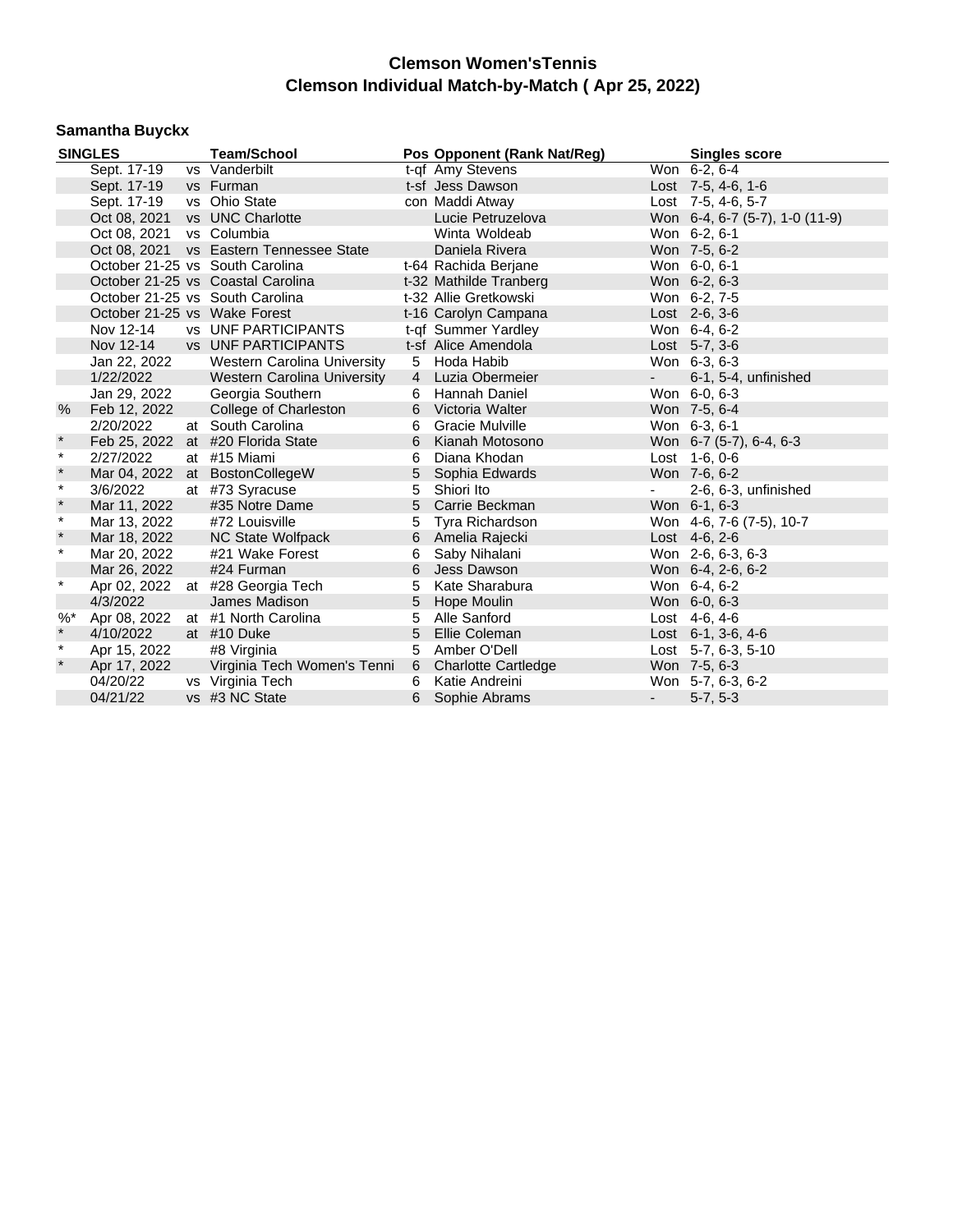# **Samantha Buyckx**

|              | <b>DOUBLES</b>    | <b>Team/School</b>                |                | Pos Opponent (Rank Nat/Reg)              |                          | Doubles score/partner        |
|--------------|-------------------|-----------------------------------|----------------|------------------------------------------|--------------------------|------------------------------|
|              |                   | Sep 17-1 vs Tennessee             |                | t-qf Rebeka Mertena/Eloza Tomase         |                          | Lost 3-6/Ali DeSpain         |
|              |                   | Sep 17-1 vs North Carolina        |                | con Anika Yarlagadda/Sara McClure        |                          | Won 6-3/Ali DeSpain          |
|              |                   | Sep 17-1 vs Mississippi State     |                | con Alexandra Mikhailuk/Marta Falceto    |                          | Won 6-4/Ali DeSpain          |
|              | Oct 08            | vs UNC Charlotte                  |                | Kaavya Sawhney/Rocio Safont              |                          | Lost 5-7/Ali DeSpain         |
|              | Oct 08            | vs North Carolina                 |                | Carson Tanguilig/Lindsay Zink            |                          | Lost 3-6/Ali DeSpain         |
|              | Oct 08            | vs Columbia                       |                | Melissa Sakar/Shivani Amineni            |                          | Won 6-4/Ali DeSpain          |
|              |                   | Oct 21-2 vs Eastern Carolina      |                | t-32 Alisa Diercksen/Martina Muzzolon    |                          | Lost 5-8/Jenna Thompson      |
|              | Oct 21-2 vs Elon  |                                   |                | con Alison O'Dea/Victoria Saldh          |                          | Won 8-3/Jenna Thompson       |
|              |                   | Oct 21-2 vs Charleston Southern   |                | con Laura Marti/Madalina Man             |                          | Won 8-7 (7-5)/Jenna Thompson |
|              |                   | Oct 21-2 vs UNC Wilmington        |                | con Zoe Huffman/Brinley Bell             |                          | Lost 5-8/Jenna Thompson      |
|              |                   | Nov 12-1 vs UNF PARTICIPANTS      |                | t-qf Grace Eland/Alexandra Mjos          |                          | Won 6-3/Cristina Mayorova    |
|              |                   | Nov 12-1 vs UNF PARTICIPANTS      |                | t-sf Sara Dahlstrom/Bente Spee           |                          | Won 6-4/Cristina Mayorova    |
|              |                   | Nov 12-1 vs UNF PARTICIPANTS      |                | t-fi Rocio Safont/Lucie Petruzelova      |                          | Lost 2-6/Cristina Mayorova   |
|              | <b>Jan 19</b>     | Presbyterian College              | 3              | Beth Lacey/Jessica Leeman                | Won                      | 6-3/Sophia Hatton            |
|              | Jan 22            | <b>Western Carolina Univers</b>   | 3              | Hoda Habib/Miray Konar                   | Won                      | 6-2/Sophia Hatton            |
|              |                   | 1/22/202 Western Carolina Univers | 3              | Hoda Habib/Jacy Smith                    | Won                      | 6-1/Sophia Hatton            |
|              | Jan 29            | Georgia Southern                  | 3              | Hannah Daniel/Sophie Wagemaker           | Won                      | 6-2/Sophia Hatton            |
|              | Feb 04            | Coastal Carolina                  | 3              | Urelli, Valentina/Babayan, Anna          | Won                      | 6-2/Ali DeSpain              |
|              |                   | 2/6/2022 at #14 Auburn            | 3              | Madeline Meredith/Carolyn Ansari         | Won                      | 6-4/Ali DeSpain              |
| %            | Feb 12            | College of Charleston             | 3              | Kate Earnhardt/Elizabeth Nowak           | Won                      | 6-1/Ali DeSpain              |
|              |                   | 2/20/202 at South Carolina        | 3              | Megan Davies/Gracie Mulville             | Lost                     | 2-6/Ali DeSpain              |
| $\star$      | Feb 25            | at #20 Florida State              | 3              | Anna Arkadianou/Olympe Lancelot          |                          | 4-1, unfinished/Ali DeSpain  |
| $\star$      |                   | 2/27/202 at #15 Miami             | 3              | Audrey Boch-Collins/Isabella Pfennig     | $\blacksquare$           | 4-4, unfinished/Ali DeSpain  |
| $\star$      | Mar <sub>04</sub> | at BostonCollegeW                 | $\overline{2}$ | Plobrung Plipuech/Stephanie Sanchez      |                          | Won 6-4/Ali DeSpain          |
| $\star$      |                   | 3/6/2022 at #73 Syracuse          | 2              | Miyuka Kimoto/Polina Kozyreva            | Lost                     | 6-7 (3-6)/Ali DeSpain        |
| $\star$      | Mar 11            | #35 Notre Dame                    | $\overline{2}$ | Julia Andreach/Yashna Yellayi            |                          | 5-6, unfinished/Ali DeSpain  |
| $\star$      | Mar 13            | #72 Louisville                    | 2              | Sasha Gorchanyuk/Tyra Richardson         | Won                      | 6-3/Ali DeSpain              |
| $\star$      | <b>Mar 18</b>     | NC State Wolfpack                 | $\overline{2}$ | Amelia Rajecki/Abigail Rencheli (25/-)   |                          | Won 6-1/Ali DeSpain          |
| $\star$      | Mar 20            | #21 Wake Forest                   | 2              | Samantha Martinelli/Casie Wooten (76/-)  | Won                      | 6-2/Ali DeSpain              |
|              | Mar 26            | #24 Furman                        | $\overline{2}$ | Madison Dillon/Ellie Schulson            | $\overline{\phantom{0}}$ | 4-4, unfinished/Ali DeSpain  |
| $\star$      | Apr 02            | at #28 Georgia Tech               | 1              | Carol Lee/Kate Sharabura (9/-)           | Lost                     | 3-6/Ali DeSpain              |
|              |                   | 4/3/2022 James Madison            | $\overline{2}$ | Daria Afanasyeva/Hope Moulin             | Won                      | 6-3/Ali DeSpain              |
|              | %* Apr 08         | at #1 North Carolina              | 1              | Fiona Crawley/Elizabeth Scotty (1/-)     | $\blacksquare$           | 5-4, unfinished/Ali DeSpain  |
| $\star$      |                   | 4/10/202 at #10 Duke              | 1              | Georgia Drummy/Karolina Berankova (43/-) | Lost                     | 3-6/Ali DeSpain              |
| $\star$      | Apr 15            | #8 Virginia                       | 1              | Emma Navarro/Hibah Shaikh (11/-)         | Won                      | 6-1/Ali DeSpain              |
| $\pmb{\ast}$ | Apr 17            | Virginia Tech Women's T           | $\mathbf{1}$   | Elizabet Danailova/Rita Pinto            | Won                      | 6-2/Ali DeSpain              |
|              |                   | 04/20/22 vs Virginia Tech         | 1              | Annie Clark/Katie Andreini               |                          | 5-2, unfinished/Ali DeSpain  |
|              |                   | 04/21/22 vs #3 NC State           | 1              | Jaeda Daniel/Nell Miller (2/-)           |                          | 4-3, unfinished/Ali DeSpain  |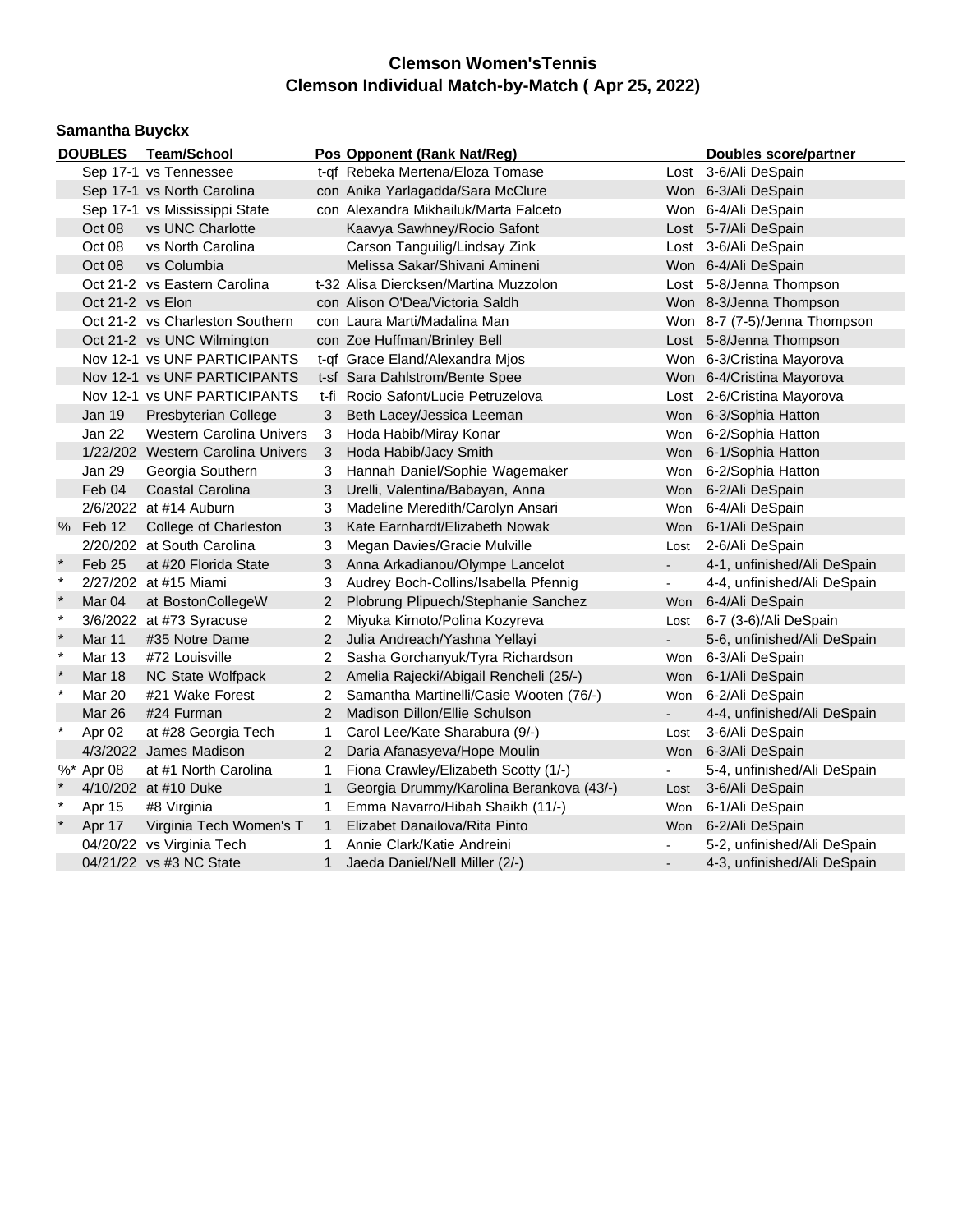#### **Ali DeSpain**

|         | <b>SINGLES</b>            | <b>Team/School</b>                      |                 | Pos Opponent (Rank Nat/Reg) | <b>Singles score</b>          |
|---------|---------------------------|-----------------------------------------|-----------------|-----------------------------|-------------------------------|
|         | Sept. 17-19               | vs Vanderbilt                           |                 | t-qf MaryAnn Rompf          | Won 6-3, 3-6, 6-4             |
|         | Sept. 17-19               | vs Tennessee                            |                 | t-sf Eloza Tomase           | Won 0-6, 6-4, 7-5             |
|         | Sept. 17-19               | vs Wake Forest                          |                 | t-fi Samantha Martinelli    | Won 5-7, 7-5, 6-2             |
|         |                           | Oct 08, 2021 vs UNC Charlotte           |                 | Rocio Safont                | Lost 4-6, 4-6                 |
|         | Oct 08, 2021              | vs Columbia                             |                 | Shivani Amineni             | Won 6-0, 6-3                  |
|         |                           | Oct 08, 2021 vs Eastern Tennessee State |                 | Maria Carvajal              | Won 6-1, 7-5                  |
|         | October 21-25 vs Davidson |                                         |                 | t-32 Josie Schaffer         | Won 6-3, 6-4                  |
|         | October 21-25 vs Duke     |                                         |                 | t-16 Ellie Coleman          | Lost 6-3, 2-6, 1-6            |
|         | Jan 22, 2022              | Western Carolina University             | 4               | Miray Konar                 | Lost 6-1, 6-7 (5-7), 8-10     |
|         | Jan 29, 2022              | Georgia Southern                        |                 | 5 Sonja Keranen             | Won 6-3, 6-0                  |
|         | Feb 04, 2022              | Coastal Carolina                        | 5               | Babayan, Anna               | Lost 6-4, 1-6, 7-10           |
|         | 2/6/2022                  | at #14 Auburn                           | 5               | Georgie Axon                | Lost 1-6, 2-6                 |
| %       | Feb 12, 2022              | College of Charleston                   | 5               | Peyton Brotzman             | Won 7-5, 6-3                  |
|         | 2/20/2022                 | at South Carolina                       | 5               | Elise Mills (109/-)         | Lost 6-2, 0-6, 2-6            |
| $\star$ | Feb 25, 2022              | at #20 Florida State                    | 5               | Olympe Lancelot             | Won 6-0, 3-6, 7-6 (7-3)       |
| $\star$ | 2/27/2022                 | at #15 Miami                            |                 | 5 Maya Tahan                | Lost $0-6, 3-6$               |
| $\star$ | Mar 04, 2022              | at BostonCollegeW                       | $\overline{4}$  | Natasha Irani               | Lost 3-6, 2-6                 |
| $\star$ | 3/6/2022                  | at #73 Syracuse                         | 6               | Ines Fonte                  | Lost $4-6, 0-6$               |
| $\star$ | Mar 11, 2022              | #35 Notre Dame                          |                 | 4 Nibedita Ghosh            | Won 6-4, 4-6, 6-4             |
| $\star$ | Mar 13, 2022              | #72 Louisville                          |                 | 4 Tatiana Simova            | Won 6-3, 6-4                  |
| $\star$ | Mar 18, 2022              | NC State Wolfpack                       | 5               | Sophie Abrams               | Lost $3-6, 1-6$               |
| $\star$ | Mar 20, 2022              | #21 Wake Forest                         |                 | 5 Brooke Killingsworth      | Lost 5-7, 2-6                 |
|         | Mar 26, 2022              | #24 Furman                              | 5               | Ellie Schulson              | Lost $3-6, 2-6$               |
| $\star$ |                           | Apr 02, 2022 at #28 Georgia Tech        | $4\overline{ }$ | Mahak Jain                  | Lost 6-1, 0-6, 1-6            |
|         | 4/3/2022                  | James Madison                           | 4               | Daniela Voloh               | Won 3-6, 7-5, 6-4             |
| $%$ *   | Apr 08, 2022              | at #1 North Carolina                    | $\overline{4}$  | Anika Yarlagadda            | Lost 4-6, 2-6                 |
| $\star$ | 4/10/2022                 | at #10 Duke                             | 4               | Margaryta Bilokin           | Lost $2-6, 3-6$               |
| $\star$ | Apr 15, 2022              | #8 Virginia                             | $\overline{4}$  | Hibah Shaikh                | Lost $6-1$ , 2-6, $6-7$ (2-7) |
| $\star$ | Apr 17, 2022              | Virginia Tech Women's Tenni             | 5               | Semra Aksu                  | Lost 4-6, 4-6                 |
|         | 04/20/22                  | vs Virginia Tech                        |                 | 5 Semra Aksu                | Lost $2-6, 3-6$               |
|         | 04/21/22                  | vs #3 NC State                          |                 | Amelia Rajecki              | Lost 3-6, 3-6                 |

|      | <b>DOUBLES</b>                | <b>Team/School</b>                |   | Pos Opponent (Rank Nat/Reg)              | Doubles score/partner    |                              |
|------|-------------------------------|-----------------------------------|---|------------------------------------------|--------------------------|------------------------------|
|      |                               | Sep 17-1 vs Tennessee             |   | t-qf Rebeka Mertena/Eloza Tomase         |                          | Lost 3-6/Samantha Buyckx     |
|      |                               | Sep 17-1 vs North Carolina        |   | con Anika Yarlagadda/Sara McClure        |                          | Won 6-3/Samantha Buyckx      |
|      | Sep 17-1 vs Mississippi State |                                   |   | con Alexandra Mikhailuk/Marta Falceto    | Won                      | 6-4/Samantha Buyckx          |
|      | Oct 08                        | vs UNC Charlotte                  |   | Kaavya Sawhney/Rocio Safont              | Lost                     | 5-7/Samantha Buyckx          |
|      | Oct 08                        | vs North Carolina                 |   | Carson Tanguilig/Lindsay Zink            | Lost                     | 3-6/Samantha Buyckx          |
|      | Oct 08                        | vs Columbia                       |   | Melissa Sakar/Shivani Amineni            |                          | Won 6-4/Samantha Buyckx      |
|      |                               | Oct 21-2 vs Davidson              |   | t-32 Liz Truluck/Mira Gladstone          |                          | Won 8-3/Eleni Louka          |
|      |                               | Oct 21-2 vs NC State              |   | t-16 Julia Abrams/Sophia Abrams          | Won                      | 8-4/Eleni Louka              |
|      |                               | Oct 21-2 vs North Carolina        |   | t-gf Kacie Harvey/Anika Yarlagadda       | Lost                     | 1-8/Eleni Louka              |
|      | <b>Jan 19</b>                 | <b>Presbyterian College</b>       | 2 | Claudia Sanchez/Luciana Piedra           | Won                      | 6-2/Jenna Thompson           |
|      | Jan 22                        | <b>Western Carolina Univers</b>   | 1 | Jacy Smith/Kata Foldeak                  | Won                      | 6-2/Eleni Louka              |
|      |                               | 1/22/202 Western Carolina Univers | 2 | Luzia Obermeier/Jordyn King              | Lost                     | 3-6/Jenna Thompson           |
|      | Jan 29                        | Georgia Southern                  | 1 | Dana Heimen/Silvia Martinez              | Won                      | 6-1/Eleni Louka              |
|      | Feb 04                        | Coastal Carolina                  | 3 | Urelli, Valentina/Babayan, Anna          | Won                      | 6-2/Samantha Buyckx          |
|      |                               | 2/6/2022 at #14 Auburn            | 3 | Madeline Meredith/Carolyn Ansari         | Won                      | 6-4/Samantha Buyckx          |
| $\%$ | Feb 12                        | College of Charleston             | 3 | Kate Earnhardt/Elizabeth Nowak           | <b>Won</b>               | 6-1/Samantha Buyckx          |
|      |                               | 2/20/202 at South Carolina        | 3 | Megan Davies/Gracie Mulville             | Lost                     | 2-6/Samantha Buyckx          |
|      | Feb 25                        | at #20 Florida State              | 3 | Anna Arkadianou/Olympe Lancelot          | $\blacksquare$           | 4-1, unfinished/Samantha Buy |
|      |                               | 2/27/202 at #15 Miami             | 3 | Audrey Boch-Collins/Isabella Pfennig     | $\overline{\phantom{a}}$ | 4-4, unfinished/Samantha Buy |
|      | Mar 04                        | at BostonCollegeW                 | 2 | Plobrung Plipuech/Stephanie Sanchez      | Won                      | 6-4/Samantha Buyckx          |
|      |                               | 3/6/2022 at #73 Syracuse          | 2 | Miyuka Kimoto/Polina Kozyreva            | Lost                     | 6-7 (3-6)/Samantha Buyckx    |
|      | Mar 11                        | #35 Notre Dame                    | 2 | Julia Andreach/Yashna Yellayi            | $\blacksquare$           | 5-6, unfinished/Samantha Buy |
|      | <b>Mar 13</b>                 | #72 Louisville                    | 2 | Sasha Gorchanyuk/Tyra Richardson         | Won                      | 6-3/Samantha Buyckx          |
|      | Mar 18                        | NC State Wolfpack                 | 2 | Amelia Rajecki/Abigail Rencheli (25/-)   | Won                      | 6-1/Samantha Buyckx          |
|      | Mar 20                        | #21 Wake Forest                   | 2 | Samantha Martinelli/Casie Wooten (76/-)  | Won                      | 6-2/Samantha Buyckx          |
|      | Mar 26                        | #24 Furman                        | 2 | Madison Dillon/Ellie Schulson            | $\overline{\phantom{a}}$ | 4-4, unfinished/Samantha Buy |
|      | Apr 02                        | at #28 Georgia Tech               | 1 | Carol Lee/Kate Sharabura (9/-)           | Lost                     | 3-6/Samantha Buyckx          |
|      |                               | 4/3/2022 James Madison            | 2 | Daria Afanasyeva/Hope Moulin             | Won                      | 6-3/Samantha Buyckx          |
|      | %* Apr 08                     | at #1 North Carolina              |   | Fiona Crawley/Elizabeth Scotty (1/-)     |                          | 5-4, unfinished/Samantha Buy |
|      |                               | 4/10/202 at #10 Duke              |   | Georgia Drummy/Karolina Berankova (43/-) | Lost                     | 3-6/Samantha Buyckx          |
|      | Apr 15                        | #8 Virginia                       | 1 | Emma Navarro/Hibah Shaikh (11/-)         | Won                      | 6-1/Samantha Buyckx          |
|      | Apr 17                        | Virginia Tech Women's T           | 1 | Elizabet Danailova/Rita Pinto            | <b>Won</b>               | 6-2/Samantha Buyckx          |
|      |                               | 04/20/22 vs Virginia Tech         | 1 | Annie Clark/Katie Andreini               |                          | 5-2. unfinished/Samantha Buy |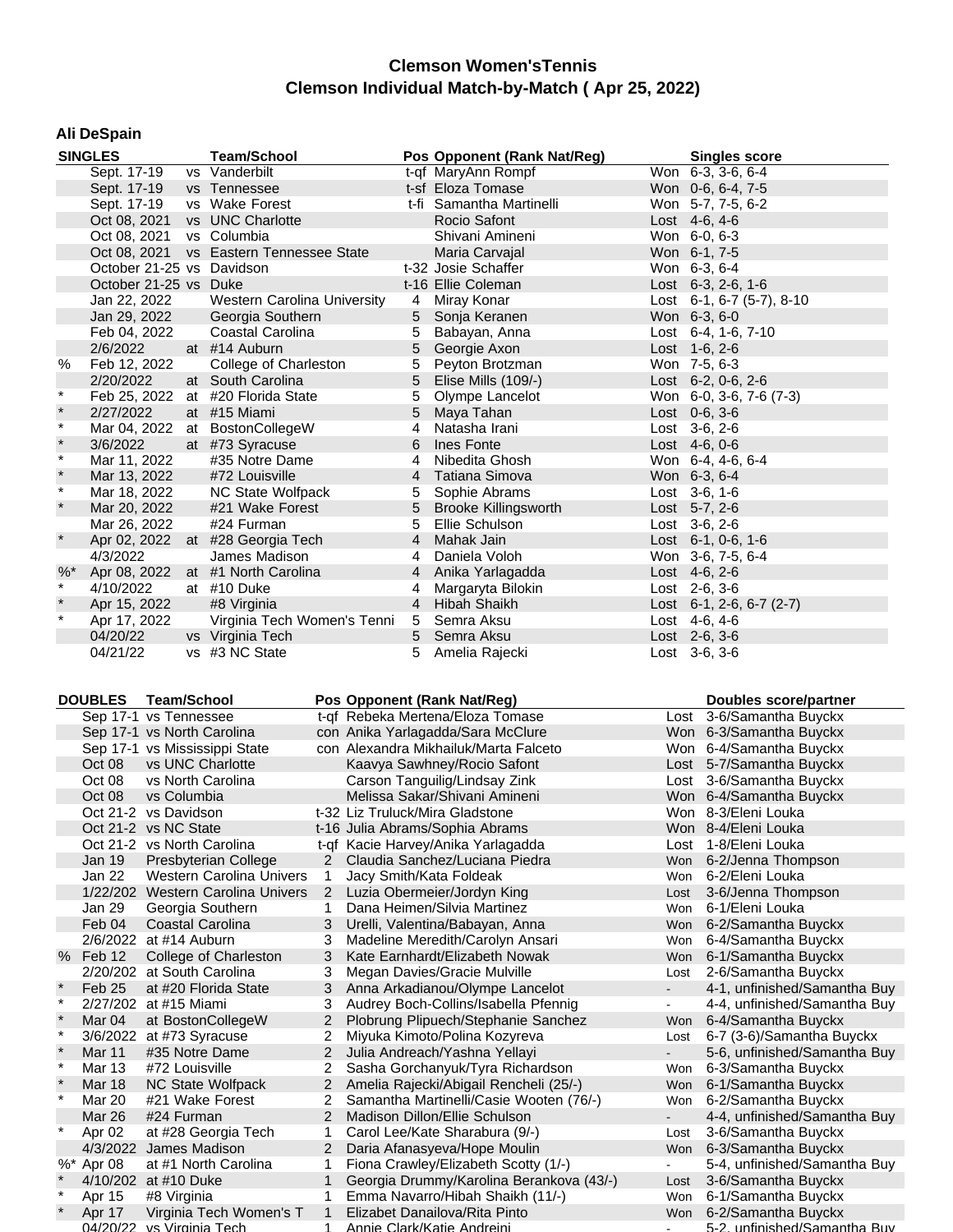## **Sophia Hatton**

| <b>SINGLES</b>                    | <b>Team/School</b>                      | Pos Opponent (Rank Nat/Reg) | <b>Singles score</b>            |
|-----------------------------------|-----------------------------------------|-----------------------------|---------------------------------|
| Sept. 17-19                       | vs Ohio State                           | t-qf Sydney Ratliff         | Lost 2-6, 3-6                   |
| Sept. 17-19                       | vs North Carolina                       | con Kacie Harvey            | Won 6-2, 6-4                    |
| Sept. 17-19 vs Vanderbilt         |                                         | con Dasha Kourkina          | Lost $1-6.4-6$                  |
| Oct 08, 2021 vs UNC Charlotte     |                                         | Emma Wilkins                | Lost 6-0, 6-7 (6-8), 0-1 (7-10) |
|                                   | Oct 08, 2021 vs Eastern Tennessee State | Amelia Alfaro               | Lost $4-6, 6-0, 0-1$ (5-10)     |
| October 21-25 vs Eastern Carolina |                                         | t-64 Anne Lou Champion      | Won 6-1, 6-2                    |
| October 21-25 vs Furman           |                                         | t-32 Ellie Schoppe          | Lost $4-6, 6-7$ (5-7)           |
| Jan 19, 2022                      | Presbyterian College                    | 3 Claudia Sanchez           | Won 6-1, 6-3                    |
|                                   |                                         |                             |                                 |

| <b>DOUBLES</b> | Team/School                       |   | Pos Opponent (Rank Nat/Reg)              | <b>Doubles score/partner</b>    |  |
|----------------|-----------------------------------|---|------------------------------------------|---------------------------------|--|
|                | Sep 17-1 vs Furman                |   | t-qf Julia Adams/Madison Dillon          | Won 7-5/Alexandra Anttila       |  |
|                | Sep 17-1 vs North Carolina        |   | t-sf Cameron Morra/Carson Tanguilig      | Lost 2-6/Alexandra Anttila      |  |
|                | Sep 17-1 vs Wake Forest           |   | con Samantha Martinelli/Peyton Pesavento | Lost 0-6/Alexandra Anttila      |  |
| Oct 08         | vs UNC Charlotte                  |   | Kaavya Sawhney/Jenna Dean                | Won 6-2/Alexandra Anttila       |  |
| Oct 08         | vs Eastern Tennessee St           |   | Maria Carvajal/Mayya Gorbunova           | Lost 4-6/Alexandra Anttila      |  |
| Oct 08         | vs Columbia                       |   | Sophia Strugnell/Clarine Lerby           | Won 7-6 (7-3)/Alexandra Anttila |  |
|                | Oct 21-2 vs Coastal Carolina      |   | t-32 Anna Babayan/Valentina Urelli       | Lost 4-8/Alexandra Anttila      |  |
| Jan 19         | Presbyterian College              |   | 3 Beth Lacey/Jessica Leeman              | Won 6-3/Samantha Buyckx         |  |
| Jan 22         | Western Carolina Univers          | 3 | Hoda Habib/Miray Konar                   | Won 6-2/Samantha Buyckx         |  |
|                | 1/22/202 Western Carolina Univers |   | 3 Hoda Habib/Jacy Smith                  | Won 6-1/Samantha Buyckx         |  |
| Jan 29         | Georgia Southern                  | 3 | Hannah Daniel/Sophie Wagemaker           | Won 6-2/Samantha Buyckx         |  |
|                |                                   |   |                                          |                                 |  |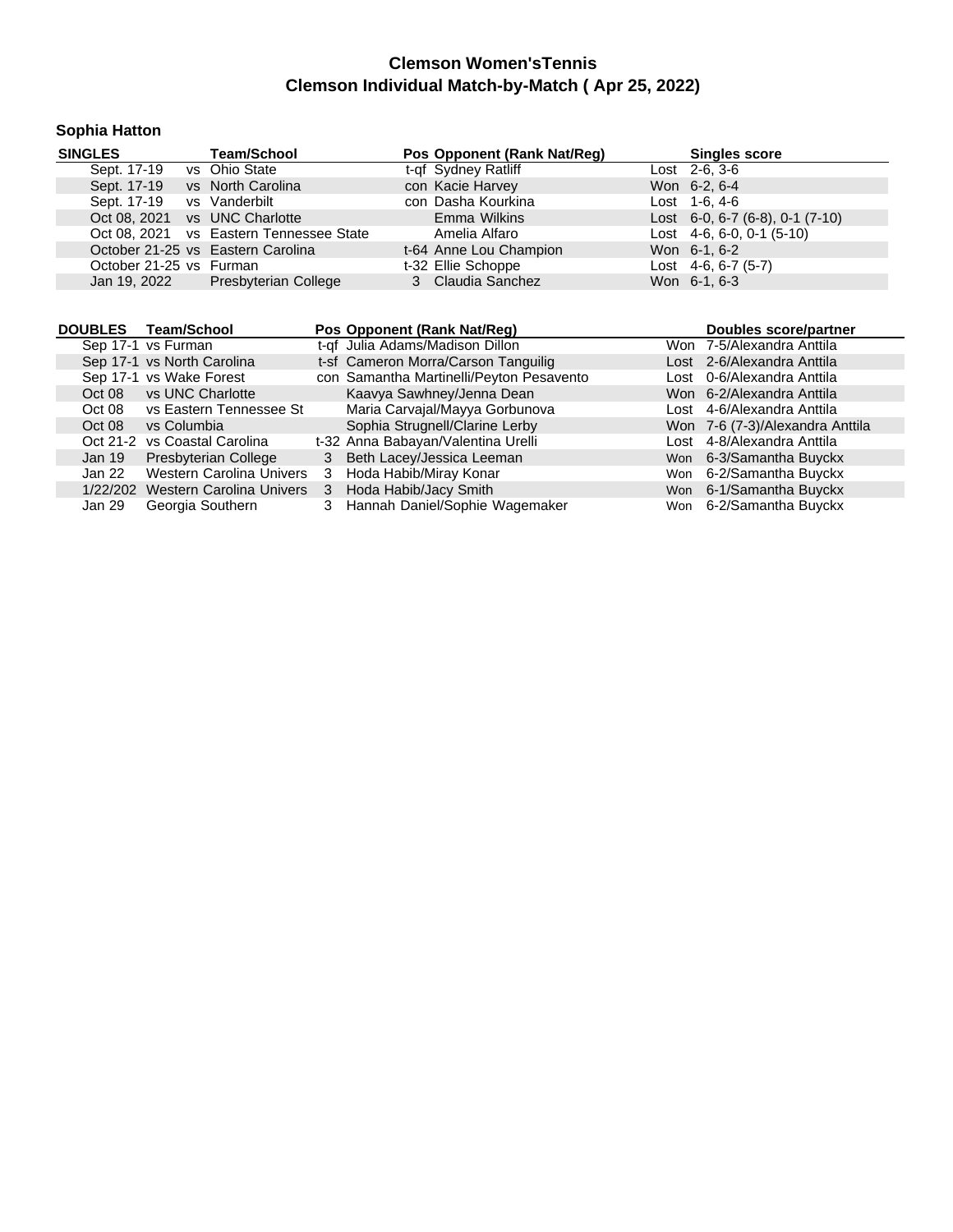#### **Eleni Louka**

|         | <b>SINGLES</b>        |  | <b>Team/School</b>                 |                | Pos Opponent (Rank Nat/Reg) |  | <b>Singles score</b>                 |
|---------|-----------------------|--|------------------------------------|----------------|-----------------------------|--|--------------------------------------|
|         | Sept. 17-19           |  | vs Vanderbilt                      |                | t-of Anessa Lee             |  | Lost 1-6, 0-6                        |
|         | Sept. 17-19           |  | vs Duke                            |                | con Georgia Drummy          |  | Lost 4-6, 6-7                        |
|         | Sept. 17-19           |  | vs Wake Forest                     |                | con Anna Campana            |  | Won 7-5, 6-3                         |
|         | Oct 04, 2021          |  | vs Princeton                       | t-Q Hu         |                             |  | Lost 1-6, 1-6                        |
|         | Oct 04, 2021          |  | vs California Santa Barbara        |                | t-Q Khatamova               |  | Lost 3-6, 2-6                        |
|         |                       |  | October 21-25 vs Appalachian State |                | t-32 Ksenia Aleshina        |  | Won 6-1, 6-2                         |
|         | October 21-25 vs Duke |  |                                    |                | t-16 Margaryta Bilokin      |  | Lost 5-7, 2-6                        |
|         | Nov 12-14             |  | <b>vs</b> UNF PARTICIPANTS         |                | t-qf Kristen Borland        |  | Won 6-1, 6-3                         |
|         | Nov 12-14             |  | <b>vs</b> UNF PARTICIPANTS         |                | t-sf Madeline Meredith      |  | Won 6-1, 6-2                         |
|         | Nov 12-14             |  | <b>vs</b> UNF PARTICIPANTS         |                | t-fi Annabelle Davis        |  | Won 4-6, 6-4, 6-2                    |
|         | Jan 22, 2022          |  | Western Carolina University        | $\mathbf{1}$   | Kata Foldeak                |  | Won 6-2, 6-3                         |
|         | 1/22/2022             |  | Western Carolina University        |                | 2 Jacy Smith                |  | Won 6-2, 6-1                         |
|         | Jan 29, 2022          |  | Georgia Southern                   | 1              | Silvia Martinez             |  | Won 6-3, 3-6, 10-2 (10-2)            |
|         | Feb 04, 2022          |  | Coastal Carolina                   |                | 1 Tranberg, Mathilde        |  | Won 6-1, 6-3                         |
|         | 2/6/2022              |  | at #14 Auburn                      |                | 2 Ariana Arseneault         |  | Lost $5-7, 2-6$                      |
| $\%$    | Feb 12, 2022          |  | College of Charleston              |                | 1 Slade Coetzee             |  | Lost 6-3, 6-7 $(5-7)$ , 0-1 $(5-10)$ |
|         | 2/20/2022             |  | at South Carolina                  | 2              | Ayana Akli (43/-)           |  | Won 7-6 (8-6), 6-4                   |
| $\ast$  |                       |  | Feb 25, 2022 at #20 Florida State  |                | 2 Vic Allen                 |  | Lost $0-6, 6-3, 1-6$                 |
| $\star$ | 2/27/2022             |  | at #15 Miami                       | 2              | Daevenia Achong (67/-)      |  | Lost 3-6, 0-6                        |
| $\ast$  |                       |  | Mar 04, 2022 at BostonCollegeW     |                | 2 Laura Lopez               |  | Lost $6-3, 6-7, 1-6$                 |
| $\star$ | 3/6/2022              |  | at #73 Syracuse                    | 2              | Miyuka Kimoto               |  | Lost 3-6, 7-6, 2-6                   |
| $\star$ | Mar 11, 2022          |  | #35 Notre Dame                     |                | 2 Julia Andreach            |  | Won 3-6, 6-4, 6-2                    |
| $\star$ | Mar 13, 2022          |  | #72 Louisville                     | 2              | Chelsea Sawyer              |  | Won 6-1, 2-6, 6-2                    |
| $\star$ | Mar 18, 2022          |  | NC State Wolfpack                  |                | 2 Abigail Rencheli          |  | Lost 3-6, 6-2, 6-10                  |
| $\star$ | Mar 20, 2022          |  | #21 Wake Forest                    | $\overline{2}$ | Casie Wooten (74/-)         |  | Lost 0-6, 1-6                        |
|         | Mar 26, 2022          |  | #24 Furman                         | 2              | Ellie Schoppe               |  | Won 6-3, 7-6 (10-8)                  |
| $\star$ | Apr 15, 2022          |  | #8 Virginia                        | $\mathbf{1}$   | Emma Navarro (1/-)          |  | Lost 0-6, 5-7                        |
| $\star$ | Apr 17, 2022          |  | Virginia Tech Women's Tenni        | $\mathbf{1}$   | Elizabet Danailova          |  | Won 3-6, 6-4, 7-6 (11-9)             |
|         | 04/20/22              |  | vs Virginia Tech                   | 1.             | Elizabet Danailova          |  | Won 7-5, 6-2                         |
|         | 04/21/22              |  | vs #3 NC State                     |                | Jaeda Daniel (12/-)         |  | Lost 4-6, 1-6                        |

|          | <b>DOUBLES</b> | <b>Team/School</b>                |                | Pos Opponent (Rank Nat/Reg)            |            | Doubles score/partner        |
|----------|----------------|-----------------------------------|----------------|----------------------------------------|------------|------------------------------|
|          | Oct 04         | vs Old Dominion                   |                | t-32 Sasnouskaya/Starodubtseva         |            | Lost 3-8/Jenna Thompson      |
|          | Oct 04         | vs Louisville                     |                | C <sub>16</sub> Verma/Di Palma         |            | Won 8-5/Jenna Thompson       |
|          | Oct 04         | vs Louisiana State                |                | Bridges/Babic                          |            | Lost 4-6, 3-6/Jenna Thompson |
|          |                | Oct 21-2 vs Davidson              |                | t-32 Liz Truluck/Mira Gladstone        |            | Won 8-3/Ali DeSpain          |
|          |                | Oct 21-2 vs NC State              |                | t-16 Julia Abrams/Sophia Abrams        |            | Won 8-4/Ali DeSpain          |
|          |                | Oct 21-2 vs North Carolina        |                | t-qf Kacie Harvey/Anika Yarlagadda     |            | Lost 1-8/Ali DeSpain         |
|          |                | Nov 12-1 vs UNF PARTICIPANTS      |                | t-qf Nandini Sharma/Marie Mattel       |            | Lost 2-6/Jenna Thompson      |
|          |                | Nov 12-1 vs UNF PARTICIPANTS      |                | con Lesedi Jacobs/Vic Allen            |            | Lost 2-6/Jenna Thompson      |
|          |                | Nov 12-1 vs UNF PARTICIPANTS      |                | con Kristen Borland/Mackenzie Clark    |            | Won 6-4/Jenna Thompson       |
|          | Jan 22         | <b>Western Carolina Univers</b>   | $\mathbf{1}$   | Jacy Smith/Kata Foldeak                | <b>Won</b> | 6-2/Ali DeSpain              |
|          |                | 1/22/202 Western Carolina Univers | 1              | Miray Konar/Kata Foldeak               | Lost       | 3-6/Daniella Medvedeva       |
|          | Jan 29         | Georgia Southern                  | $\mathbf{1}$   | Dana Heimen/Silvia Martinez            | Won        | 6-1/Ali DeSpain              |
|          | Feb 04         | Coastal Carolina                  |                | Tranberg, Mathilde/Landin Lopez, Paola |            | 4-3, unfinished/Jenna Thomps |
|          |                | 2/6/2022 at #14 Auburn            | 2              | Georgie Axon/Adeline Flach             | Lost       | 5-7/Jenna Thompson           |
| %        | Feb 12         | College of Charleston             | 2              | Clara Errard/Maja Jekauc               | Won        | 6-0/Jenna Thompson           |
|          |                | 2/20/202 at South Carolina        | 2              | Ayana Akli/Ana Cruz                    | Lost       | 0-6/Jenna Thompson           |
| $^\star$ | Feb 25         | at #20 Florida State              | 2              | Vic Allen/Kianah Motosono              | Lost       | 0-6/Jenna Thompson           |
|          |                | 2/27/202 at #15 Miami             | 2              | Diana Khodan/Maya Tahan (38/-)         | Lost       | 2-6/Jenna Thompson           |
| $\star$  | Mar 04         | at BostonCollegeW                 | 3              | Sophia Edwards/Hailey Wilcox           | Won        | 6-4/Lana Sipek               |
|          |                | 3/6/2022 at #73 Syracuse          | 3              | Ines Fonte/V. Kanapatskaya             | Lost       | 2-6/Lana Sipek               |
| $\ast$   | Mar 11         | #35 Notre Dame                    | 3              | Carrie Beckman/Nibedita Ghosh          | Lost       | 5-7/Lana Sipek               |
|          | <b>Mar 13</b>  | #72 Louisville                    | 3              | Dina Chaika/Chelsea Sawyer             |            | 5-4, unfinished/Lana Sipek   |
| $\ast$   | <b>Mar 18</b>  | NC State Wolfpack                 | 3              | Priska Nugroho/Julia Abrams            | Lost       | 2-6/Lana Sipek               |
|          | Mar 20         | #21 Wake Forest                   | 3              | Carolyn Campana/Mia Ahmad              | Lost       | 4-6/Lana Sipek               |
|          | Mar 26         | #24 Furman                        | 3              | Sara Snyder/Jess Dawson                | Lost       | 1-6/Jenna Thompson           |
|          | Apr 15         | #8 Virginia                       | $\overline{2}$ | Sofia Munera/Natasha Subhash           | Lost       | 4-6/Cristina Mayorova        |
|          | Apr 17         | Virginia Tech Women's T           | $\overline{2}$ | Katie Andreini/Annie Clark             | Lost       | 2-6/Cristina Mayorova        |
|          |                | 04/20/22 vs Virginia Tech         | $\overline{2}$ | Elizabet Danailova/Rita Pinto          | Lost       | 2-6/Cristina Mayorova        |
|          |                | 04/21/22 vs #3 NC State           |                | Amelia Rajecki/Abigail Rencheli (26/-) | Lost       | 2-6/Cristina Mayorova        |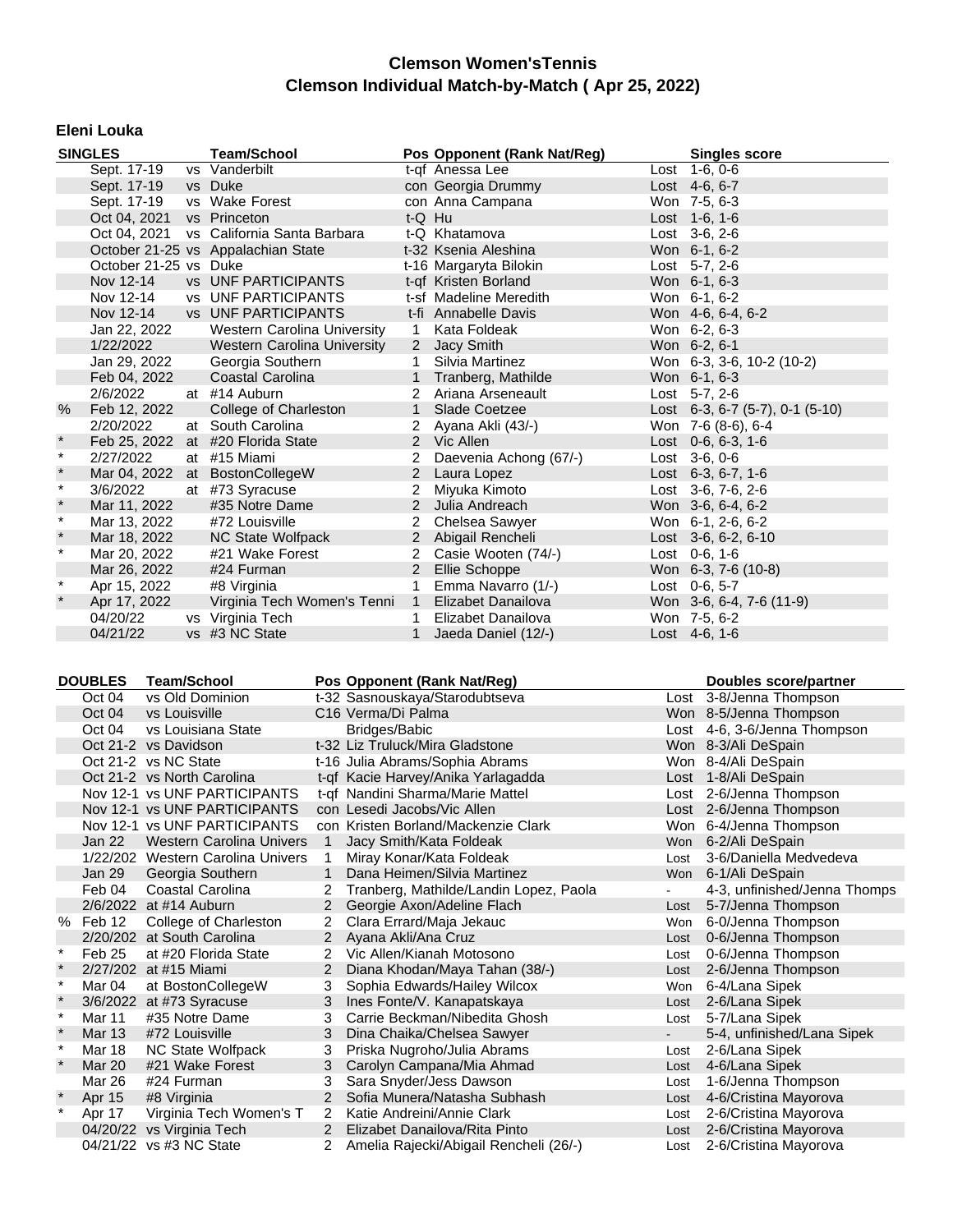#### **Cristina Mayorova**

|         | <b>SINGLES</b> |  | <b>Team/School</b>                |                | Pos Opponent (Rank Nat/Reg) |  | <b>Singles score</b>                  |
|---------|----------------|--|-----------------------------------|----------------|-----------------------------|--|---------------------------------------|
|         | Sept. 17-19    |  | vs Tennessee                      |                | t-qf Daria Kuczer           |  | Won 6-0, 6-0                          |
|         | Sept. 17-19    |  | vs Furman                         |                | t-sf Maggie Pate            |  | Won 7-6 (3-0), 6-1                    |
|         | Sept. 17-19    |  | vs Furman                         |                | t-fi Maggie Pate            |  | Lost 0-6, 3-6                         |
|         | Oct 08, 2021   |  | vs UNC Charlotte                  |                | Margaux Maquet              |  | Lost $4-6, 6-7$ (5-7)                 |
|         | Oct 08, 2021   |  | vs Columbia                       |                | Akanksha Bahn               |  | Won 6-2, 6-4                          |
|         | Oct 08, 2021   |  | vs North Carolina                 |                | Carson Tanguilig            |  | Won 4-6, 7-5, 1-0 (10-7)              |
|         |                |  | October 21-25 vs North Carolina   |                | t-32 Kacie Harvey           |  | Lost 5-7, 4-6                         |
|         | Nov 12-14      |  | <b>vs</b> UNF PARTICIPANTS        |                | t-of Emma Shelton           |  | Lost 3-6, 6-3, 4-6                    |
|         | Nov 12-14      |  | <b>vs</b> UNF PARTICIPANTS        |                | con Mackenzie Clark         |  | Lost 3-6, 6-3, 3-6                    |
|         | Nov 12-14      |  | <b>vs</b> UNF PARTICIPANTS        |                | con Carolyn Ansari          |  | Lost 1-6, 6-7 (2-7)                   |
|         | Jan 29, 2022   |  | Georgia Southern                  |                | 2 Sophie Wagemaker          |  | Won 6-1, 3-6, 10-7                    |
|         | Feb 04, 2022   |  | Coastal Carolina                  |                | 2 De Samucewicz, V.         |  | Won 6-2, 6-4                          |
|         | 2/6/2022       |  | at #14 Auburn                     | 1              | Selin Ovunc (79/-)          |  | Lost 3-6, 0-6                         |
| $\%$    | Feb 12, 2022   |  | College of Charleston             |                | 2 Halli Trinkle             |  | Lost $6-3$ , 1-6, 4-6                 |
|         | 2/20/2022      |  | at South Carolina                 | $\mathbf{1}$   | Sarah Hamner (2/-)          |  | Lost 3-6, 2-6                         |
| $\star$ | Feb 25, 2022   |  | at #20 Florida State              | $\mathbf{1}$   | Petra Hule (33/-)           |  | Lost 3-6, 5-7                         |
| $\star$ | 2/27/2022      |  | at #15 Miami                      |                | Eden Richardson (67/-)      |  | Lost 6-7 (2-7), 6-7 (2-7)             |
| $\star$ |                |  | Mar 04, 2022 at BostonCollegeW    | $\mathbf{1}$   | Marice Aquiar               |  | Lost 0-6, 0-6                         |
| $\star$ | 3/6/2022       |  | at #73 Syracuse                   | $\mathbf{1}$   | V. Kanapatskaya             |  | Lost 6-2, 1-6, 4-6                    |
| $\star$ | Mar 11, 2022   |  | #35 Notre Dame                    | $\mathbf{1}$   | Page Freeman (101/-)        |  | Lost $3-6, 6-7$ (3-7)                 |
| $\star$ | Mar 13, 2022   |  | #72 Louisville                    |                | Andrea Di Palma             |  | Won 6-3, 5-7, 11-9                    |
| $\star$ | Mar 18, 2022   |  | NC State Wolfpack                 | $\mathbf{1}$   | Jaeda Daniel (12/-)         |  | Lost $1-6, 0-6$                       |
| $\star$ | Mar 20, 2022   |  | #21 Wake Forest                   | 1              | Carolyn Campana (52/-)      |  | Won 6-2, 7-5                          |
|         | Mar 26, 2022   |  | #24 Furman                        | $\mathbf{1}$   | Julia Adams (53/-)          |  | Lost 4-6, 3-6                         |
| $\star$ | Apr 02, 2022   |  | at #28 Georgia Tech               |                | Carol Lee (54/-)            |  | Won 6-3, 7-5                          |
|         | 4/3/2022       |  | James Madison                     | $\mathbf{1}$   | Natalia Nikolopoulou        |  | Won 6-1, 6-2                          |
| $%$ *   |                |  | Apr 08, 2022 at #1 North Carolina | 1              | Cameron Morra (8/-)         |  | Lost $6-4$ , $3-6$ , $0-1$ ( $9-11$ ) |
| $\star$ | 4/10/2022      |  | at #10 Duke                       | 1              | Chloe Beck (9/-)            |  | Lost 4-6, 0-6                         |
| $\star$ | Apr 15, 2022   |  | #8 Virginia                       | 2              | Natasha Subhash (34/-)      |  | Lost $6-7$ (0-7), 0-6                 |
| $\star$ | Apr 17, 2022   |  | Virginia Tech Women's Tenni       | $\overline{2}$ | Tamara Barad Itzhaki        |  | Won 6-3, 6-7 (2-7), 10-7              |
|         | 04/20/22       |  | vs Virginia Tech                  |                | 2 Tamara Barad Itzhaki      |  | Lost 4-6, 0-6                         |
|         | 04/21/22       |  | vs #3 NC State                    |                | 2 Abigail Rencheli (40/-)   |  | Lost 2-6, 1-6                         |

#### **DOUBLES Team/School Pos Opponent (Rank Nat/Reg) Doubles score/partner**

|         |               | Sep 17-1 vs Texas               |                | t-qf Malaika Rapolu/Bella Zamarripa      |            | Lost 3-6/Daniella Medvedeva    |
|---------|---------------|---------------------------------|----------------|------------------------------------------|------------|--------------------------------|
|         |               | Sep 17-1 vs Furman              |                | con Sara Snyder/Ellie Schulson           |            | Won 6-4/Daniella Medvedeva     |
|         |               | Sep 17-1 vs Wake Forest         |                | con Anna Campana/Carolyn Campana         |            | Won 7-5/Daniella Medvedeva     |
|         | Oct 08        | vs UNC Charlotte                |                | Margaux Maquet/Lucia Quiterio            |            | Lost 1-6/Daniella Medvedeva    |
|         | Oct 08        | vs North Carolina               |                | Kacie Harvey/Sara McClure                |            | Won 6-1/Daniella Medvedeva     |
|         | Oct 08        | vs Columbia                     |                | Winta Woldeab/Michelle Xu                |            | Won 6-3/Daniella Medvedeva     |
|         |               | Oct 21-2 vs UNC Wilmington      |                | t-32 Maddy Muller-Hughes/Anna Daniels    |            | Won 8-3/Daniella Medvedeva     |
|         |               | Oct 21-2 vs Eastern Carolina    |                | t-16 Bachir el Bouhali/Anne Lou Champion |            | Won 8-0/Daniella Medvedeva     |
|         |               | Oct 21-2 vs North Carolina      |                | t-qf Elizabeth Scotty/Fiona Crawley      |            | Lost 3-8/Daniella Medvedeva    |
|         |               | Nov 12-1 vs UNF PARTICIPANTS    |                | t-gf Grace Eland/Alexandra Mios          |            | Won 6-3/Samantha Buyckx        |
|         |               | Nov 12-1 vs UNF PARTICIPANTS    |                | t-sf Sara Dahlstrom/Bente Spee           |            | Won 6-4/Samantha Buyckx        |
|         |               | Nov 12-1 vs UNF PARTICIPANTS    | t-fi           | Rocio Safont/Lucie Petruzelova           |            | Lost 2-6/Samantha Buyckx       |
|         | Jan 22        | <b>Western Carolina Univers</b> | 2              | Jordyn King/Luzia Obermeier              | <b>Won</b> | 6-2/Daniella Medvedeva         |
|         | Jan 29        | Georgia Southern                | $2^{\circ}$    | Elizabeth Goines/Sonja Keranen           |            | 5-2, unfinished/Daniella Medve |
|         | Feb 04        | Coastal Carolina                |                | Hopton, Megan/Hollins, Jesse             | Won        | 6-3/Daniella Medvedeva         |
|         |               | 2/6/2022 at #14 Auburn          | $\mathbf{1}$   | Selin Ovunc/Ariana Arseneault            | Lost       | 3-6/Daniella Medvedeva         |
|         | % Feb 12      | College of Charleston           | $\mathbf 1$    | Halli Trinkle/Slade Coetzee              |            | 2-2/Daniella Medvedeva         |
|         |               | 2/20/202 at South Carolina      |                | Sarah Hamner/Misa Malkin (39/-)          |            | 3-5, unfinished/Daniella Medve |
| $\ast$  | Feb 25        | at #20 Florida State            | 1              | Petra Hule/Lesedi Jacobs (29/-)          | Lost       | 1-6/Daniella Medvedeva         |
| $\star$ |               | 2/27/202 at #15 Miami           | $\mathbf 1$    | Daevenia Achong/Eden Richardson (40/-)   | Lost       | 3-6/Daniella Medvedeva         |
| $\star$ | Mar 04        | at BostonCollegeW               |                | Marice Aguiar/Laura Lopez                | Lost       | 4-6/Daniella Medvedeva         |
| $\star$ |               | 3/6/2022 at #73 Syracuse        | 1              | Shiori Ito/Sofya Treshcheva              | Won        | 6-3/Daniella Medvedeva         |
| $\star$ | Mar 11        | #35 Notre Dame                  |                | Page Freeman/Maria Olivia Castedo        | Lost       | 3-6/Daniella Medvedeva         |
| $\star$ | <b>Mar 13</b> | #72 Louisville                  | $\mathbf{1}$   | Tatiana Simova/Andrea Di Palma           | <b>Won</b> | 6-3/Daniella Medvedeva         |
| $\star$ | Mar 18        | NC State Wolfpack               |                | Jaeda Daniel/Nell Miller (42/-)          | Lost       | 6-7 (5-7)/Daniella Medvedeva   |
| $\star$ | Mar 20        | #21 Wake Forest                 | $\mathbf{1}$   | Anna Brylin/Brooke Killingsworth (8/-)   | Lost       | 1-6/Daniella Medvedeva         |
|         | Mar 26        | #24 Furman                      |                | Julia Adams/Ellie Schoppe (44/-)         | Lost       | 4-6/Daniella Medvedeva         |
| $\star$ | Apr 02        | at #28 Georgia Tech             | 2              | Kylie Bilchev/Ava Hrastar (21/-)         | Lost       | 2-6/Lana Sipek                 |
|         |               | 4/3/2022 James Madison          | 1              | Daniela Voloh/Michelle Los Arcos         | Lost       | 4-6/Daniella Medvedeva         |
|         | $%$ * Apr 08  | at #1 North Carolina            | $\overline{2}$ | Cameron Morra/Alle Sanford               | Lost       | 2-6/Daniella Medvedeva         |
| $\star$ |               | 4/10/202 at #10 Duke            | 2              | Chloe Beck/Ellie Coleman                 | Lost       | 3-6/Daniella Medvedeva         |
| $\star$ | Apr 15        | #8 Virginia                     |                | Sofia Munera/Natasha Subhash             |            | Lost 4-6/Eleni Louka           |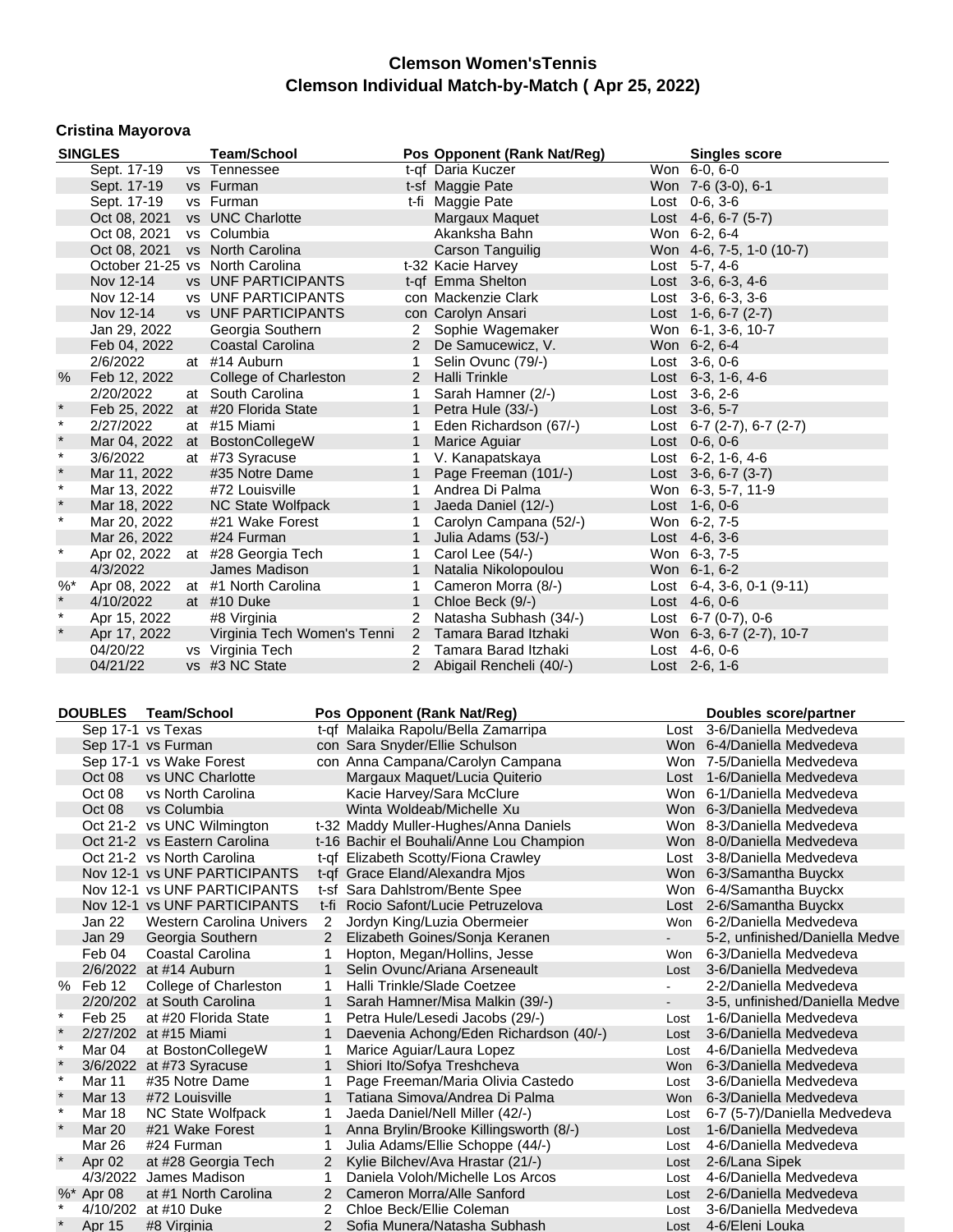#### **Daniella Medvedeva**

|                  | <b>SINGLES</b>               |                    | <b>Team/School</b>                 |              |                | Pos Opponent (Rank Nat/Reg)              |                          | <b>Singles score</b>            |
|------------------|------------------------------|--------------------|------------------------------------|--------------|----------------|------------------------------------------|--------------------------|---------------------------------|
|                  | Sept. 17-19                  |                    | vs Furman                          |              |                | t-qf Madison Dillon                      |                          | Won 6-2, 2-6, 6-2               |
|                  | Sept. 17-19                  |                    | vs Georgia Tech                    |              |                | t-sf Mahaik Jain                         |                          | Won 6-2, 6-2                    |
|                  | Oct 08, 2021                 |                    | vs UNC Charlotte                   |              |                | Lucia Quiterio                           |                          | Won 7-6 (7-3), 6-2              |
|                  | Oct 08, 2021                 |                    | vs Columbia                        |              |                | Melissa Sakar                            |                          | Won 6-2, 5-7, 1-0 (10-6)        |
|                  | Oct 08, 2021                 |                    | vs North Carolina                  |              |                |                                          |                          | Won 6-4, 6-4                    |
|                  |                              |                    | October 21-25 vs South Carolina    |              |                | Kacie Harvey<br>t-32 Ana Cruz            |                          |                                 |
|                  |                              |                    |                                    |              |                |                                          |                          | Won 6-2, 6-3                    |
|                  | October 21-25 vs Duke        |                    |                                    |              |                | t-16 Kelly Chen                          |                          | Lost 2-6, 1-6                   |
|                  | Jan 19, 2022                 |                    | Presbyterian College               |              | $\mathbf{1}$   | Jessica Leeman                           |                          | Won 6-0, 6-2                    |
|                  | Jan 22, 2022                 |                    | Western Carolina University        |              | 2              | Jacy Smith                               |                          | Won 6-1, 6-1                    |
|                  | 1/22/2022                    |                    | <b>Western Carolina University</b> |              | $\mathbf{1}$   | Kata Foldeak                             |                          | Won 6-1, 6-4                    |
|                  | Jan 29, 2022                 |                    | Georgia Southern                   |              | 3              | Paula Hijos                              |                          | Won 6-0, 6-0                    |
|                  | Feb 04, 2022                 |                    | Coastal Carolina                   |              | 3              | Hopton, Megan                            |                          | Won 6-2, 7-5                    |
|                  | 2/6/2022                     |                    | at #14 Auburn                      |              | 4              | Adeline Flach                            |                          | Lost 5-7, 4-6                   |
| %                | Feb 12, 2022                 |                    | College of Charleston              |              | 3              | Maja Jekauc                              |                          | Won 6-1, 7-6 (8-6)              |
|                  | 2/20/2022                    |                    | at South Carolina                  |              | 4              | Misa Malkin                              |                          | Lost $2-6$ , 6-1, 6-7 (3-7)     |
| $\star$          |                              |                    | Feb 25, 2022 at #20 Florida State  |              | $\overline{4}$ | Anna Arkadianou                          |                          | Lost 6-4, 2-6, 3-6              |
| $\star$          | 2/27/2022                    |                    | at #15 Miami                       |              | 4              | <b>Audrey Boch-Collins</b>               |                          | Lost 2-6, 3-6                   |
| $\star$          |                              |                    | Mar 04, 2022 at BostonCollegeW     |              | 3              | Plobrung Plipuech                        |                          | Lost 3-6, 4-6                   |
| $\star$          | 3/6/2022                     |                    | at #73 Syracuse                    |              | 4              | Sofya Treshcheva                         |                          | 6-3, 5-7, unfinished            |
| $\star$          | Mar 11, 2022                 |                    | #35 Notre Dame                     |              | 3              | Yashna Yellayi                           |                          | Won 6-2, 6-0                    |
| $\star$          | Mar 13, 2022                 |                    | #72 Louisville                     |              | 3              | Sasha Gorchanyuk                         |                          | Won 6-1, 6-0                    |
| $\star$          | Mar 18, 2022                 |                    | NC State Wolfpack                  |              | $\overline{4}$ | Nell Miller (119/-)                      |                          | Won 6-2, 0-6, 10-6              |
| $\star$          | Mar 20, 2022                 |                    | #21 Wake Forest                    |              | 4              | Samantha Martinelli                      |                          | Lost $2-6, 6-1, 3-6$            |
|                  | Mar 26, 2022                 |                    | #24 Furman                         |              | $\overline{4}$ |                                          |                          | Won 2-6, 7-5, 7-5               |
| $\star$          |                              |                    |                                    |              |                | Sara Snyder                              |                          |                                 |
|                  | Apr 02, 2022                 |                    | at #28 Georgia Tech                |              | 3              | Ava Hrastar                              |                          | Lost $4-6, 6-7$ (5-7)           |
|                  | 4/3/2022                     |                    | James Madison                      |              | 3              | Daria Afanasyeva                         |                          | Lost $4-6, 4-6$                 |
| $%^*$<br>$\star$ |                              |                    | Apr 08, 2022 at #1 North Carolina  |              | 3              | Carson Tanguilig (44/-)                  |                          | Lost $1-6, 6-7$ (5-7)           |
|                  | 4/10/2022                    |                    | at #10 Duke                        |              | $2^{\circ}$    | Emma Jackson (99/-)                      |                          | Lost 4-6, 3-6                   |
| $\star$          | Apr 17, 2022                 |                    | Virginia Tech Women's Tenni        |              | 4              | Erika Cheng                              |                          | Won 6-2, 6-1                    |
|                  | 04/20/22                     |                    | vs Virginia Tech                   |              | $\overline{4}$ | Erika Cheng                              |                          | Won 6-4, 6-3                    |
|                  | 04/21/22                     |                    | vs #3 NC State                     |              | 4              | <b>Nell Miller</b>                       |                          | 6-4, 3-4, unfinished            |
|                  |                              |                    |                                    |              |                |                                          |                          |                                 |
|                  | <b>DOUBLES</b>               | <b>Team/School</b> |                                    |              |                | Pos Opponent (Rank Nat/Reg)              |                          | Doubles score/partner           |
|                  | Sep 17-1 vs Texas            |                    |                                    |              |                | t-qf Malaika Rapolu/Bella Zamarripa      |                          | Lost 3-6/Cristina Mayorova      |
|                  | Sep 17-1 vs Furman           |                    |                                    |              |                | con Sara Snyder/Ellie Schulson           |                          | Won 6-4/Cristina Mayorova       |
|                  | Sep 17-1 vs Wake Forest      |                    |                                    |              |                | con Anna Campana/Carolyn Campana         |                          | Won 7-5/Cristina Mayorova       |
|                  | Oct 08                       |                    | vs UNC Charlotte                   |              |                | Margaux Maquet/Lucia Quiterio            |                          | Lost 1-6/Cristina Mayorova      |
|                  | Oct 08                       |                    | vs North Carolina                  |              |                | Kacie Harvey/Sara McClure                |                          | Won 6-1/Cristina Mayorova       |
|                  |                              |                    |                                    |              |                |                                          |                          |                                 |
|                  | Oct 08                       | vs Columbia        |                                    |              |                | Winta Woldeab/Michelle Xu                |                          | Won 6-3/Cristina Mayorova       |
|                  | Oct 21-2 vs UNC Wilmington   |                    |                                    |              |                | t-32 Maddy Muller-Hughes/Anna Daniels    |                          | Won 8-3/Cristina Mayorova       |
|                  | Oct 21-2 vs Eastern Carolina |                    |                                    |              |                | t-16 Bachir el Bouhali/Anne Lou Champion |                          | Won 8-0/Cristina Mayorova       |
|                  | Oct 21-2 vs North Carolina   |                    |                                    |              |                | t-qf Elizabeth Scotty/Fiona Crawley      |                          | Lost 3-8/Cristina Mayorova      |
|                  | Jan 19                       |                    | Presbyterian College               | 1            |                | Zeba Jamal/Alexa Wilson                  |                          | 4-1, unfinished/Lana Sipek      |
|                  | Jan 22                       |                    | <b>Western Carolina Univers</b>    | 2            |                | Jordyn King/Luzia Obermeier              | Won                      | 6-2/Cristina Mayorova           |
|                  |                              |                    | 1/22/202 Western Carolina Univers  | $\mathbf{1}$ |                | Miray Konar/Kata Foldeak                 | Lost                     | 3-6/Eleni Louka                 |
|                  | Jan 29                       |                    | Georgia Southern                   | 2            |                | Elizabeth Goines/Sonja Keranen           | $\overline{\phantom{0}}$ | 5-2, unfinished/Cristina Mayoro |
|                  | Feb 04                       |                    | Coastal Carolina                   | $\mathbf{1}$ |                | Hopton, Megan/Hollins, Jesse             | Won                      | 6-3/Cristina Mayorova           |
|                  | 2/6/2022 at #14 Auburn       |                    |                                    | 1            |                | Selin Ovunc/Ariana Arseneault            | Lost                     | 3-6/Cristina Mayorova           |
|                  | % Feb 12                     |                    | College of Charleston              | 1            |                | Halli Trinkle/Slade Coetzee              | $\blacksquare$           | 2-2/Cristina Mayorova           |
|                  | 2/20/202 at South Carolina   |                    |                                    | 1            |                | Sarah Hamner/Misa Malkin (39/-)          | $\overline{\phantom{0}}$ | 3-5, unfinished/Cristina Mayoro |
| $\star$          | Feb 25                       |                    | at #20 Florida State               | 1            |                | Petra Hule/Lesedi Jacobs (29/-)          | Lost                     | 1-6/Cristina Mayorova           |
| $\star$          | 2/27/202 at #15 Miami        |                    |                                    | 1.           |                | Daevenia Achong/Eden Richardson (40/-)   | Lost                     | 3-6/Cristina Mayorova           |
|                  | Mar <sub>04</sub>            |                    | at BostonCollegeW                  | 1            |                | Marice Aguiar/Laura Lopez                | Lost                     | 4-6/Cristina Mayorova           |
|                  | 3/6/2022 at #73 Syracuse     |                    |                                    | 1            |                | Shiori Ito/Sofya Treshcheva              | Won                      | 6-3/Cristina Mayorova           |
|                  |                              |                    |                                    |              |                |                                          |                          |                                 |

3-5, unfinished/Jenna Thomps

 $\overline{\phantom{a}}$ 

| Shiori Ito/Sofya Treshcheva<br>$3/6/2022$ at #73 Syracuse<br>6-3/Cristina Mayorova<br>Won<br>Page Freeman/Maria Olivia Castedo<br>3-6/Cristina Mayorova<br>#35 Notre Dame<br><b>Mar 11</b><br>Lost<br>Tatiana Simova/Andrea Di Palma<br>6-3/Cristina Mayorova<br>Mar 13<br>#72 Louisville<br>Won<br><b>NC State Wolfpack</b><br>Jaeda Daniel/Nell Miller (42/-)<br><b>Mar 18</b><br>Lost<br>Anna Brylin/Brooke Killingsworth (8/-)<br>#21 Wake Forest<br>1-6/Cristina Mayorova<br>Mar 20<br>Lost<br>Julia Adams/Ellie Schoppe (44/-)<br>4-6/Cristina Mayorova<br>Mar 26<br>#24 Furman<br>Lost<br>3 Gia Cohen/Ruth Marsh<br>at #28 Georgia Tech<br>Apr 02<br>4/3/2022 James Madison<br>Daniela Voloh/Michelle Los Arcos<br>4-6/Cristina Mayorova<br>Lost<br>2-6/Cristina Mayorova<br>at #1 North Carolina<br>2 Cameron Morra/Alle Sanford<br>$%$ * Apr 08<br>Lost<br>3-6/Cristina Mayorova<br>2 Chloe Beck/Ellie Coleman<br>4/10/202 at #10 Duke<br>Lost<br>Amber O'Dell/Elaine Chervinsky<br>2-6/Jenna Thompson<br>#8 Virginia<br>Apr 15<br>3<br>Lost<br>Virginia Tech Women's T<br>Erika Cheng/Sabina Richtrova<br>Won 7-5/Jenna Thompson<br>Apr 17<br>3<br>vs Virginia Tech<br>3 Erika Cheng/Sabina Richtrova<br>04/20/22<br>1-6/Jenna Thompson<br>Lost |  |  |  |                             |
|-----------------------------------------------------------------------------------------------------------------------------------------------------------------------------------------------------------------------------------------------------------------------------------------------------------------------------------------------------------------------------------------------------------------------------------------------------------------------------------------------------------------------------------------------------------------------------------------------------------------------------------------------------------------------------------------------------------------------------------------------------------------------------------------------------------------------------------------------------------------------------------------------------------------------------------------------------------------------------------------------------------------------------------------------------------------------------------------------------------------------------------------------------------------------------------------------------------------------------------------------------------|--|--|--|-----------------------------|
|                                                                                                                                                                                                                                                                                                                                                                                                                                                                                                                                                                                                                                                                                                                                                                                                                                                                                                                                                                                                                                                                                                                                                                                                                                                           |  |  |  |                             |
|                                                                                                                                                                                                                                                                                                                                                                                                                                                                                                                                                                                                                                                                                                                                                                                                                                                                                                                                                                                                                                                                                                                                                                                                                                                           |  |  |  |                             |
|                                                                                                                                                                                                                                                                                                                                                                                                                                                                                                                                                                                                                                                                                                                                                                                                                                                                                                                                                                                                                                                                                                                                                                                                                                                           |  |  |  |                             |
|                                                                                                                                                                                                                                                                                                                                                                                                                                                                                                                                                                                                                                                                                                                                                                                                                                                                                                                                                                                                                                                                                                                                                                                                                                                           |  |  |  | 6-7 (5-7)/Cristina Mayorova |
|                                                                                                                                                                                                                                                                                                                                                                                                                                                                                                                                                                                                                                                                                                                                                                                                                                                                                                                                                                                                                                                                                                                                                                                                                                                           |  |  |  |                             |
|                                                                                                                                                                                                                                                                                                                                                                                                                                                                                                                                                                                                                                                                                                                                                                                                                                                                                                                                                                                                                                                                                                                                                                                                                                                           |  |  |  |                             |
|                                                                                                                                                                                                                                                                                                                                                                                                                                                                                                                                                                                                                                                                                                                                                                                                                                                                                                                                                                                                                                                                                                                                                                                                                                                           |  |  |  | 3-5, unfinished/Jenna Thom  |
|                                                                                                                                                                                                                                                                                                                                                                                                                                                                                                                                                                                                                                                                                                                                                                                                                                                                                                                                                                                                                                                                                                                                                                                                                                                           |  |  |  |                             |
|                                                                                                                                                                                                                                                                                                                                                                                                                                                                                                                                                                                                                                                                                                                                                                                                                                                                                                                                                                                                                                                                                                                                                                                                                                                           |  |  |  |                             |
|                                                                                                                                                                                                                                                                                                                                                                                                                                                                                                                                                                                                                                                                                                                                                                                                                                                                                                                                                                                                                                                                                                                                                                                                                                                           |  |  |  |                             |
|                                                                                                                                                                                                                                                                                                                                                                                                                                                                                                                                                                                                                                                                                                                                                                                                                                                                                                                                                                                                                                                                                                                                                                                                                                                           |  |  |  |                             |
|                                                                                                                                                                                                                                                                                                                                                                                                                                                                                                                                                                                                                                                                                                                                                                                                                                                                                                                                                                                                                                                                                                                                                                                                                                                           |  |  |  |                             |
|                                                                                                                                                                                                                                                                                                                                                                                                                                                                                                                                                                                                                                                                                                                                                                                                                                                                                                                                                                                                                                                                                                                                                                                                                                                           |  |  |  |                             |
|                                                                                                                                                                                                                                                                                                                                                                                                                                                                                                                                                                                                                                                                                                                                                                                                                                                                                                                                                                                                                                                                                                                                                                                                                                                           |  |  |  |                             |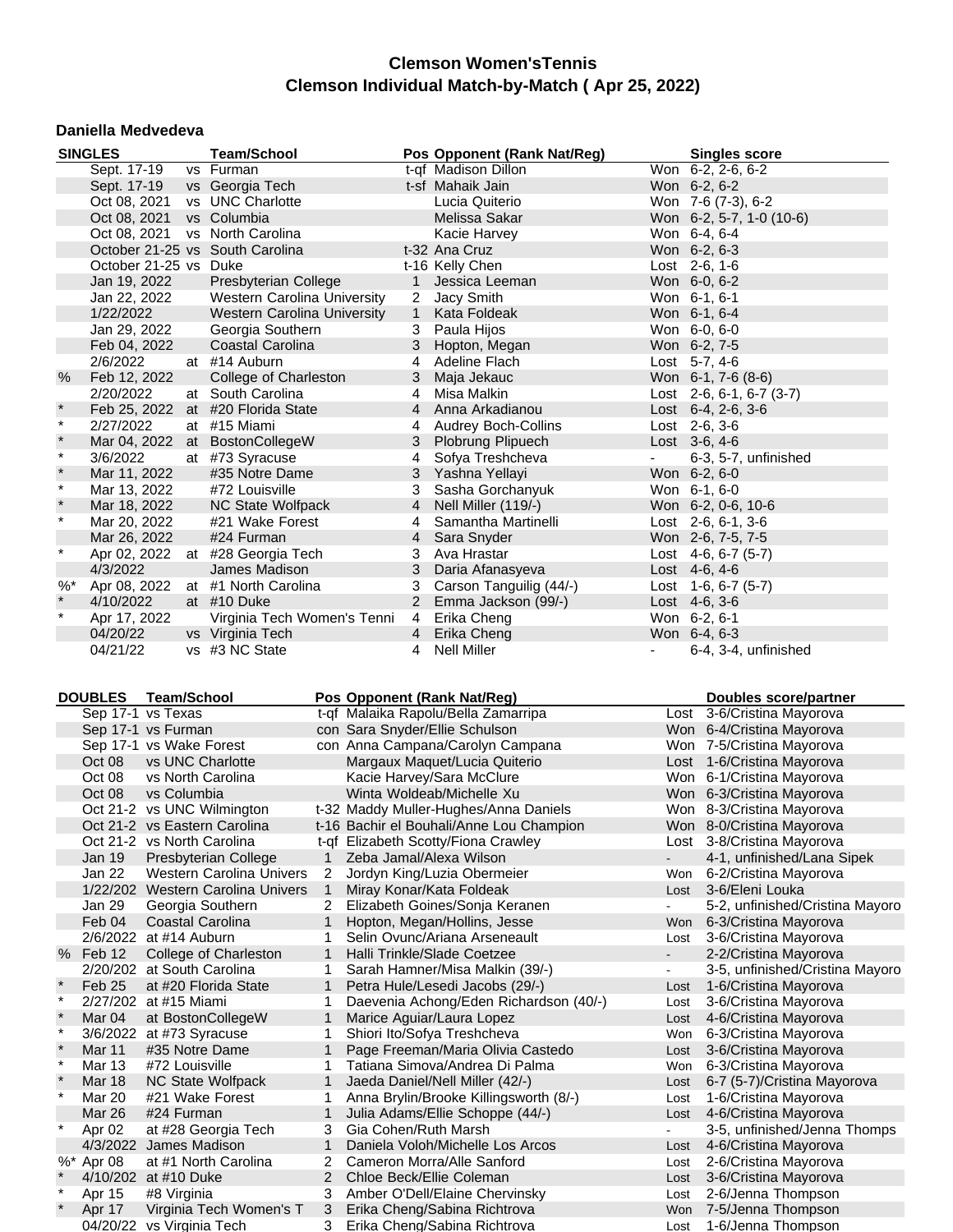## **Makayla Mills**

| <b>SINGLES</b>                       | <b>Team/School</b>   | Pos Opponent (Rank Nat/Req) | <b>Singles score</b>  |
|--------------------------------------|----------------------|-----------------------------|-----------------------|
| Sept. 17-19                          | vs Georgia Tech      | t-qf Kate Sharabura         | Lost 5-7, 5-7         |
| Sept. 17-19                          | vs South Carolina    | con Kendall Couch           | Won 6-2, 6-3          |
| Sept. 17-19                          | vs South Carolina    | con Chloe Narboni           | Lost 3-6, 2-6         |
| Oct 08, 2021                         | vs UNC Charlotte     | Jenna Dean                  | Won 6-3, 6-3          |
| Oct 08, 2021                         | vs Columbia          | Sophia Strugnell            | Won 6-3, 6-4          |
| Oct 08, 2021                         | vs Columbia          | Sophia Strugnell            | Lost $1-6$ , $1-6$    |
| October 21-25 vs Elon                |                      | t-64 Victoria Saldh         | Won 7-5, 5-7, 7-5     |
| October 21-25 vs Wake Forest         |                      | t-32 Peyton Pesavento       | $Last \, 3-6, 2-6$    |
| Jan 19, 2022                         | Presbyterian College | Beth Lacey<br>6             | Won 6-2, 6-3          |
|                                      |                      |                             |                       |
|                                      |                      |                             |                       |
| <b>DOUBLES</b><br><b>Team/School</b> |                      | Pos Opponent (Rank Nat/Reg) | Doubles score/partner |

| <b>DUULLU</b> | וטטווטטוויטטו                     | $\sim$ 03 Opponent main natricell  | <b>DUUDICS SCULTION</b> |
|---------------|-----------------------------------|------------------------------------|-------------------------|
|               | Sep 17-1 vs South Carolina        | t-of Kendall Couch/Elise Mills     | Won 6-2/Lana Sipek      |
|               | Sep 17-1 vs FUR/MSST              | t-sf Eva Borders/Maddie McKee      | Won 6-1/Lana Sipek      |
|               | Sep 17-1 vs Texas                 | t-fi Simran Kortikere/Gabby Cusano | Won 6-2/Lana Sipek      |
|               | Oct 08 vs UNC Charlotte           | Emma Wilkins/Maddie Brown          | Won 6-4/Lana Sipek      |
|               | Oct 08 vs Eastern Tennessee St    | Daniela Rivera/Amelia Alfaro       | Won 6-1/Lana Sipek      |
| Oct 08        | vs Columbia                       | Akanksha Bahn/Rachele Rimondini    | Won 6-4/Lana Sipek      |
|               | Oct 21-2 vs South Carolina        | t-32 Kendall Couch/Chloe Narboni   | Lost 5-8/Lana Sipek     |
|               | Oct 21-2 vs College of Charleston | con Peyton Brotzman/Maja Jekauc    | Lost 5-8/Lana Sipek     |
|               | %* Apr 08 at #1 North Carolina    | 3 Carson Tanguilig/Reilly Tran     | Lost 0-6/Lana Sipek     |
|               |                                   |                                    |                         |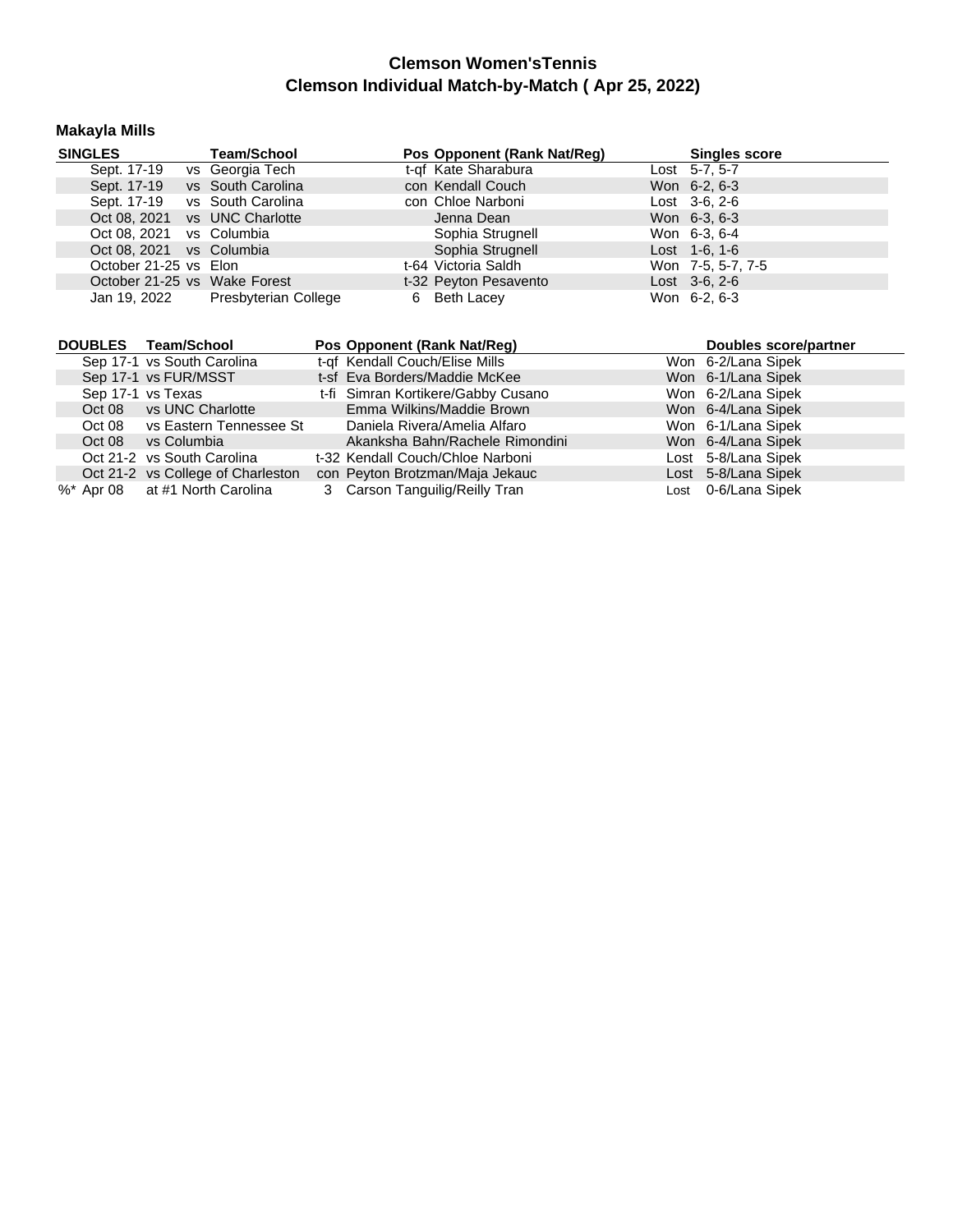## **Lana Sipek**

|              | <b>SINGLES</b> | <b>Team/School</b>                   |   | Pos Opponent (Rank Nat/Reg) | <b>Singles score</b>                |
|--------------|----------------|--------------------------------------|---|-----------------------------|-------------------------------------|
|              | Sept. 17-19    | vs Wake Forest                       |   | t-gf Peyton Pesavento       | Won 6-4, 6-4                        |
|              | Sept. 17-19    | vs Georgia Tech                      |   | t-sf Monika Dedaj           | Lost $6-4$ , $3-6$ , $2-6$          |
|              | Sept. 17-19    | vs North Carolina                    |   | con Sara McClure            |                                     |
|              | Oct 08, 2021   | vs UNC Charlotte                     |   | Kaavya Sawhney              | Lost $7-6$ (11-9), 2-6, 0-1 (5-10)  |
|              | Oct 08, 2021   | vs Columbia                          |   | Michelle Xu                 | Lost $2-6$ , 6-4, 0-1 (3-10)        |
|              |                | Oct 08, 2021 vs North Carolina       |   | Sara McClure                | Lost $6-2$ , $3-6$ , $0-1$ $(8-10)$ |
|              |                | October 21-25 vs South Carolina      |   | t-64 Ana Cruz               | Lost 7-5, 2-6, 3-6                  |
|              |                | October 21-25 vs UNC Wilmington      |   | con Lauren Gish             | Won 6-1, 6-4                        |
|              |                | October 21-25 vs Charleston Southern |   | con Madalina Man            | Won 6-2, 6-4                        |
|              | Jan 19, 2022   | Presbyterian College                 |   | 4 Alexa Wilson              | Won 6-2, 6-0                        |
|              | Jan 22, 2022   | Western Carolina University          |   | 6 No player                 | Won 6-0, 6-0                        |
|              | 1/22/2022      | Western Carolina University          |   | 5 Hoda Habib                | Won 6-2, 6-0                        |
|              | Feb 04, 2022   | Coastal Carolina                     |   | 6 Weatherhead, I.           | Won 6-0, 6-3                        |
|              | 2/6/2022       | at #14 Auburn                        |   | 6 Yu Chen                   | Lost $1-6, 4-6$                     |
|              |                | Mar 04, 2022 at BostonCollegeW       | 6 | Stephanie Sanchez           | Lost 4-6, 0-6                       |
| $\ast$       | Mar 13, 2022   | #72 Louisville                       | 6 | Dina Chaika                 | Won 6-1, 6-3                        |
|              |                | Apr 02, 2022 at #28 Georgia Tech     | 6 | Gia Cohen                   | $Last 0-6, 2-6$                     |
|              | 4/3/2022       | James Madison                        |   | 6 Amanda Nord               | Lost $6-7, 6-2, 2-6$                |
| $\pmb{\ast}$ | 4/10/2022      | at #10 Duke                          | 6 | Eliza Omirou                | Lost 2-6, 0-6                       |
|              | Apr 15, 2022   | #8 Virginia                          |   | 6 Sara Ziodato              | Lost 5-7, 1-6                       |

| <b>DOUBLES</b> | <b>Team/School</b>                |              | Pos Opponent (Rank Nat/Reg)        |      | Doubles score/partner          |
|----------------|-----------------------------------|--------------|------------------------------------|------|--------------------------------|
|                | Sep 17-1 vs South Carolina        |              | t-of Kendall Couch/Elise Mills     |      | Won 6-2/Makayla Mills          |
|                | Sep 17-1 vs FUR/MSST              |              | t-sf Eva Borders/Maddie McKee      |      | Won 6-1/Makayla Mills          |
|                | Sep 17-1 vs Texas                 |              | t-fi Simran Kortikere/Gabby Cusano |      | Won 6-2/Makayla Mills          |
| Oct 08         | vs UNC Charlotte                  |              | Emma Wilkins/Maddie Brown          |      | Won 6-4/Makayla Mills          |
| Oct 08         | vs Eastern Tennessee St           |              | Daniela Rivera/Amelia Alfaro       |      | Won 6-1/Makayla Mills          |
| Oct 08         | vs Columbia                       |              | Akanksha Bahn/Rachele Rimondini    |      | Won 6-4/Makayla Mills          |
|                | Oct 21-2 vs South Carolina        |              | t-32 Kendall Couch/Chloe Narboni   |      | Lost 5-8/Makayla Mills         |
|                | Oct 21-2 vs College of Charleston |              | con Peyton Brotzman/Maja Jekauc    |      | Lost 5-8/Makayla Mills         |
| Jan 19         | Presbyterian College              |              | Zeba Jamal/Alexa Wilson            |      | 4-1, unfinished/Daniella Medve |
| Mar 04         | at BostonCollegeW                 |              | 3 Sophia Edwards/Hailey Wilcox     | Won  | 6-4/Eleni Louka                |
|                | 3/6/2022 at #73 Syracuse          | 3            | Ines Fonte/V. Kanapatskaya         | Lost | 2-6/Eleni Louka                |
| <b>Mar 11</b>  | #35 Notre Dame                    |              | 3 Carrie Beckman/Nibedita Ghosh    |      | Lost 5-7/Eleni Louka           |
| Mar 13         | #72 Louisville                    | 3            | Dina Chaika/Chelsea Sawyer         |      | 5-4, unfinished/Eleni Louka    |
| Mar 18         | NC State Wolfpack                 | 3            | Priska Nugroho/Julia Abrams        | Lost | 2-6/Eleni Louka                |
| Mar 20         | #21 Wake Forest                   | 3            | Carolyn Campana/Mia Ahmad          | Lost | 4-6/Eleni Louka                |
| Apr 02         | at #28 Georgia Tech               | $\mathbf{2}$ | Kylie Bilchev/Ava Hrastar (21/-)   | Lost | 2-6/Cristina Mayorova          |
|                | 4/3/2022 James Madison            |              | 3 Kylie Moulin/Amanda Nord         | Lost | 3-6/Jenna Thompson             |
| %* Apr 08      | at #1 North Carolina              |              | 3 Carson Tanguilig/Reilly Tran     | Lost | 0-6/Makayla Mills              |
| 4/10/202       | at #10 Duke                       | 3            | Eliza Omirou/Margaryta Bilokin     |      | 4-5, unfinished/Jenna Thomps   |
|                |                                   |              |                                    |      |                                |